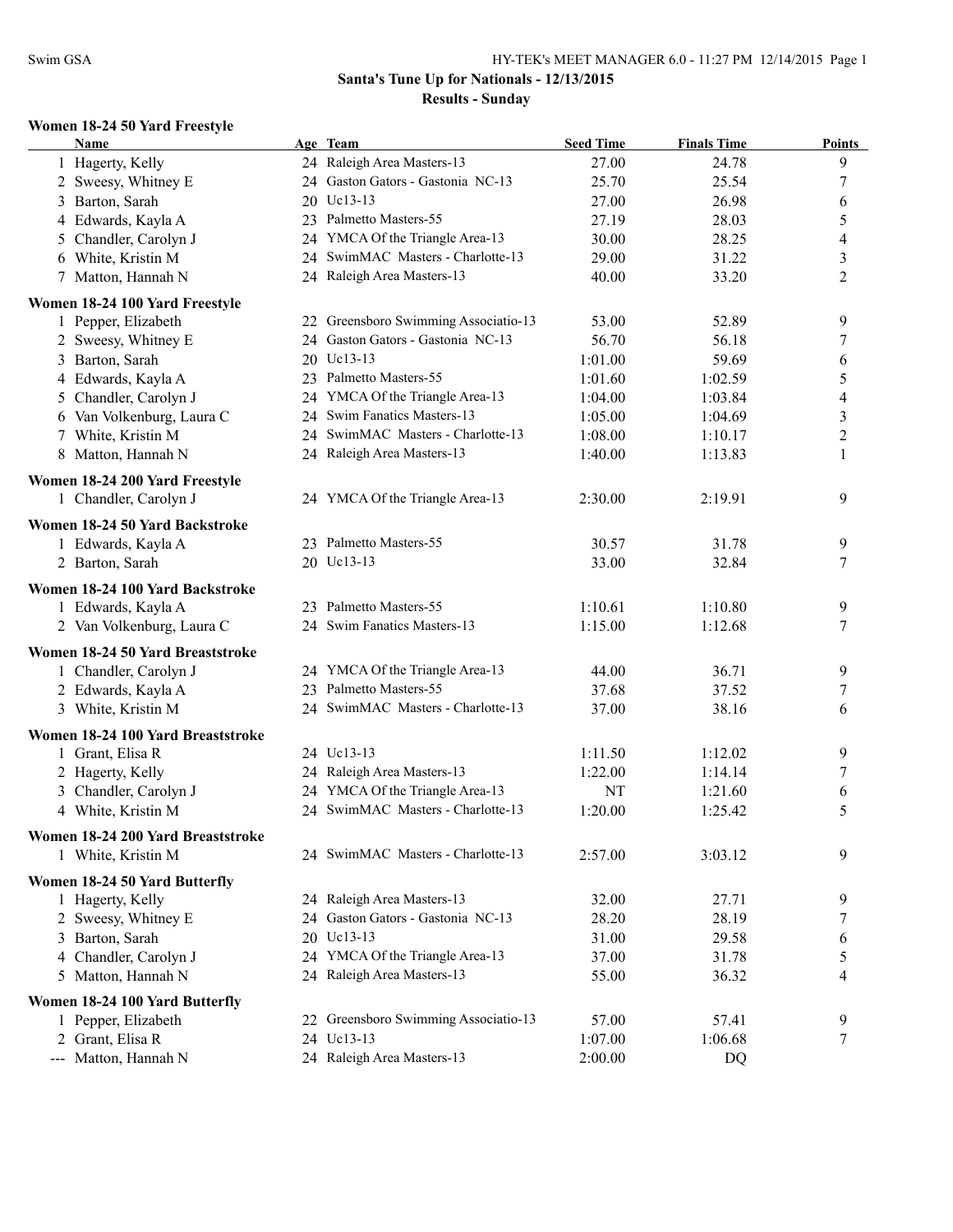| Women 18-24 200 Yard Butterfly<br>1 Pepper, Elizabeth | 22 Greensboro Swimming Associatio-13                               | 2:05.00            | 2:04.33            | 9      |
|-------------------------------------------------------|--------------------------------------------------------------------|--------------------|--------------------|--------|
| <b>Women 18-24 100 Yard IM</b>                        |                                                                    |                    |                    |        |
| 1 Hagerty, Kelly                                      | 24 Raleigh Area Masters-13                                         | 1:10.00            | 1:03.69            | 9      |
| 2 Sweesy, Whitney E                                   | 24 Gaston Gators - Gastonia NC-13                                  | 1:06.60            | 1:07.07            | $\tau$ |
| 3 Edwards, Kayla A                                    | 23 Palmetto Masters-55                                             | 1:11.95            | 1:11.29            | 6      |
| 4 Matton, Hannah N                                    | 24 Raleigh Area Masters-13                                         | 2:00.00            | 1:32.24            | 5      |
| --- Van Volkenburg, Laura C                           | 24 Swim Fanatics Masters-13                                        | 1:13.00            | DQ                 |        |
| <b>Women 18-24 200 Yard IM</b>                        |                                                                    |                    |                    |        |
| 1 Grant, Elisa R                                      | 24 Uc13-13                                                         | 2:29.00            | 2:27.79            | 9      |
| 2 Matton, Hannah N                                    | 24 Raleigh Area Masters-13                                         | 4:15.00            | 3:13.13            | 7      |
| Women 25-29 50 Yard Freestyle                         |                                                                    |                    |                    |        |
| 1 Forney, Emily J                                     | 26 Raleigh Area Masters-13                                         | 29.50              | 28.91              | 9      |
| 2 Lohry, Molly K                                      | 28 Raleigh Area Masters-13                                         | 32.00              | 30.04              | $\tau$ |
| 3 Price, Amanda A                                     | 28 Team                                                            | 36.99              | 38.32              | 6      |
| Women 25-29 100 Yard Freestyle                        |                                                                    |                    |                    |        |
| 1 Forney, Emily J                                     | 26 Raleigh Area Masters-13                                         | 1:03.99            | 1:04.02            | 9      |
| 2 Lohry, Molly K                                      | 28 Raleigh Area Masters-13                                         | 1:10.00            | 1:09.23            | $\tau$ |
| 3 Price, Amanda A                                     | 28 Team                                                            | 1:29.99            | 1:27.89            | 6      |
| Women 25-29 200 Yard Freestyle                        |                                                                    |                    |                    |        |
| 1 Forney, Emily J                                     | 26 Raleigh Area Masters-13                                         | 2:20.00            | 2:25.32            | 9      |
| 2 Lohry, Molly K                                      | 28 Raleigh Area Masters-13                                         | 2:30.00            | 2:38.27            | 7      |
|                                                       |                                                                    |                    |                    |        |
| Women 25-29 500 Yard Freestyle<br>1 Lohry, Molly K    | 28 Raleigh Area Masters-13                                         | 6:30.00            | 7:04.03            | 9      |
|                                                       |                                                                    |                    |                    |        |
| Women 25-29 50 Yard Backstroke                        |                                                                    |                    |                    |        |
| 1 Forney, Emily J                                     | 26 Raleigh Area Masters-13                                         | 34.07              | 35.67              | 9      |
| Women 25-29 100 Yard Backstroke                       |                                                                    |                    |                    |        |
| 1 Lohry, Molly K                                      | 28 Raleigh Area Masters-13                                         | 1:15.00            | 1:19.41            | 9      |
| Women 25-29 200 Yard Backstroke                       |                                                                    |                    |                    |        |
| 1 Deschler, Jennifer A                                | 26 Greensboro Swimming Associatio-13                               | 2:38.00            | 2:36.84            | 9      |
| Women 25-29 50 Yard Breaststroke                      |                                                                    |                    |                    |        |
| 1 Price, Amanda A                                     | 28 Team                                                            | 49.99              | 52.84              | 9      |
| Women 25-29 50 Yard Butterfly                         |                                                                    |                    |                    |        |
| 1 Forney, Emily J                                     | 26 Raleigh Area Masters-13                                         | 32.12              | 32.26              | 9      |
| 2 Price, Amanda A                                     | 28 Team                                                            | 49.99              | 44.45              | 7      |
| Women 25-29 100 Yard Butterfly                        |                                                                    |                    |                    |        |
| 1 Forney, Emily J                                     | 26 Raleigh Area Masters-13                                         | 1:12.00            | 1:17.65            | 9      |
|                                                       |                                                                    |                    |                    |        |
| Women 25-29 100 Yard IM                               |                                                                    |                    |                    |        |
| 1 Deschler, Jennifer A<br>2 Lohry, Molly K            | 26 Greensboro Swimming Associatio-13<br>28 Raleigh Area Masters-13 | 1:15.00<br>1:20.00 | 1:15.66<br>1:23.18 | 9<br>7 |
| 3 Price, Amanda A                                     | 28 Team                                                            | 1:49.99            | 1:52.32            | 6      |
|                                                       |                                                                    |                    |                    |        |
| <b>Women 25-29 200 Yard IM</b>                        |                                                                    |                    |                    |        |
| 1 Deschler, Jennifer A                                | 26 Greensboro Swimming Associatio-13                               | 2:45.00            | 2:40.70            | 9      |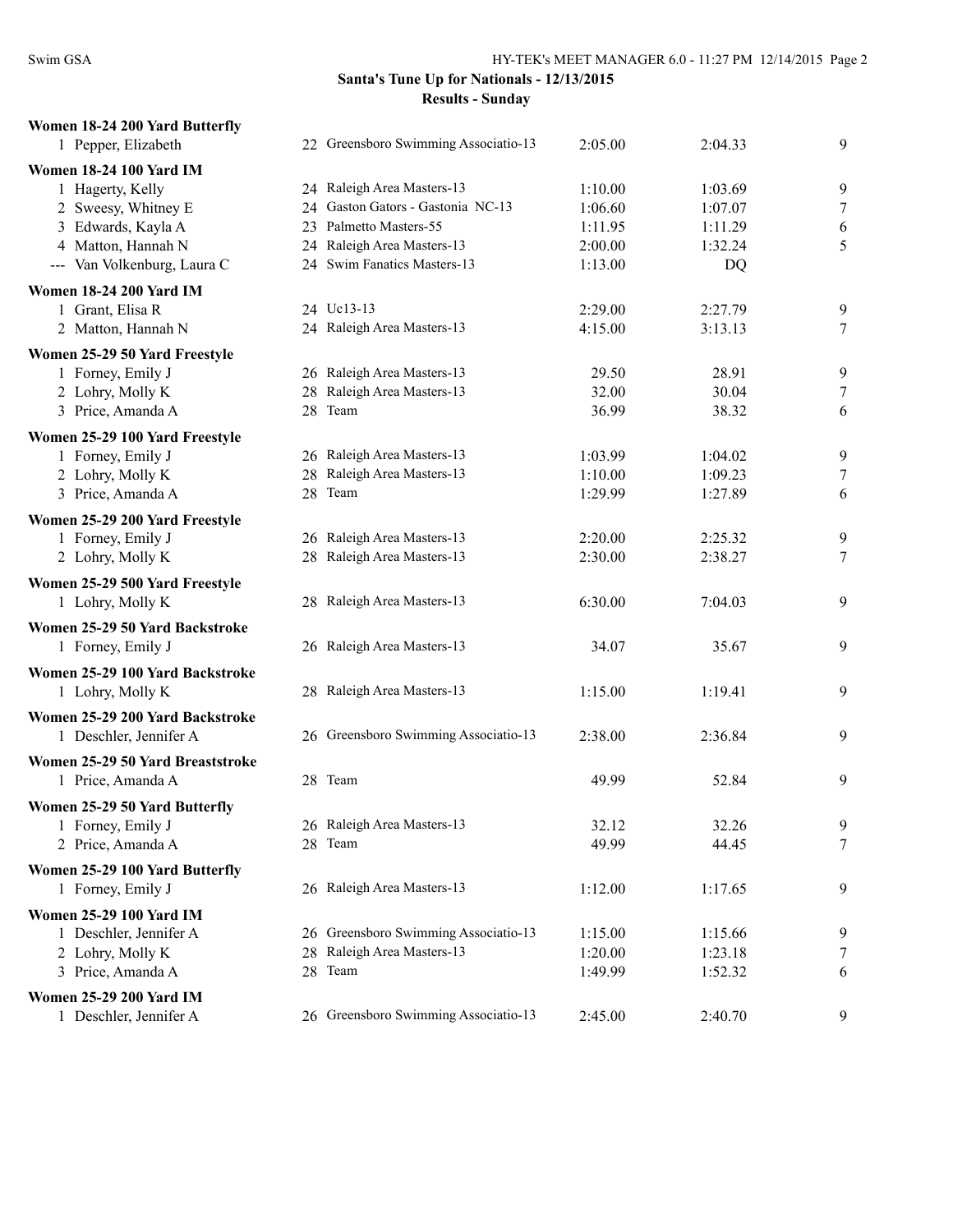| <b>Women 25-29 400 Yard IM</b>                       |     |                                                                  |                    |                    |                     |
|------------------------------------------------------|-----|------------------------------------------------------------------|--------------------|--------------------|---------------------|
| 1 Deschler, Jennifer A                               |     | 26 Greensboro Swimming Associatio-13                             | 5:36.00            | 5:37.63            | 9                   |
| Women 30-34 50 Yard Freestyle                        |     |                                                                  |                    |                    |                     |
| 1 Ring, Elizabeth A                                  |     | 30 Wave                                                          | 25.69              | 26.06              | 9                   |
| 2 Segovia, Janet M                                   |     | 34 Fort Bragg Masters-13                                         | 28.50              | 28.08              | $\tau$              |
| 3 Oehlerich, Kendra L                                |     | 33 Twin Rivers YMCA Masters New-13                               | 35.00              | 33.83              | 6                   |
| Women 30-34 100 Yard Freestyle                       |     |                                                                  |                    |                    |                     |
| 1 Ring, Elizabeth A                                  |     | 30 Wave                                                          | 1:00.39            | 58.46              | 9                   |
| 2 Segovia, Janet M                                   |     | 34 Fort Bragg Masters-13                                         | 1:05.00            | 1:02.55            | 7                   |
| 3 Leach, Jenna N                                     |     | 30 Uc12-12                                                       | 1:08.00            | 1:04.68            | 6                   |
| 4 Oehlerich, Kendra L                                |     | 33 Twin Rivers YMCA Masters New-13                               | 1:12.86            | 1:12.01            | 5                   |
| Women 30-34 200 Yard Freestyle                       |     |                                                                  |                    |                    |                     |
| 1 Oehlerich, Kendra L                                |     | 33 Twin Rivers YMCA Masters New-13                               | 2:39.29            | 2:41.54            | 9                   |
| Women 30-34 500 Yard Freestyle                       |     |                                                                  |                    |                    |                     |
| 1 Oehlerich, Kendra L                                |     | 33 Twin Rivers YMCA Masters New-13                               | 7:11.00            | 7:08.97            | 9                   |
| Women 30-34 50 Yard Backstroke                       |     |                                                                  |                    |                    |                     |
| 1 Segovia, Janet M                                   |     | 34 Fort Bragg Masters-13                                         | 35.00              | 34.84              | 9                   |
| 2 Leach, Jenna N                                     |     | 30 Uc12-12                                                       | 36.00              | 34.86              | $\overline{7}$      |
| Women 30-34 50 Yard Breaststroke                     |     |                                                                  |                    |                    |                     |
| 1 Ring, Elizabeth A                                  |     | 30 Wave                                                          | 35.99              | 34.67              | 9                   |
| 2 Oehlerich, Kendra L                                |     | 33 Twin Rivers YMCA Masters New-13                               | 45.74              | 46.89              | 7                   |
| Women 30-34 100 Yard Breaststroke                    |     |                                                                  |                    |                    |                     |
| 1 Ring, Elizabeth A                                  |     | 30 Wave                                                          | 1:20.99            | 1:16.38            | 9                   |
|                                                      |     |                                                                  |                    |                    |                     |
| Women 30-34 50 Yard Butterfly<br>1 Ring, Elizabeth A |     | 30 Wave                                                          | 33.99              | 30.74              | 9                   |
| 2 Segovia, Janet M                                   |     | 34 Fort Bragg Masters-13                                         | 33.50              | 31.45              | 7                   |
| 3 Leach, Jenna N                                     |     | 30 Uc12-12                                                       | 34.00              | 31.73              | 6                   |
|                                                      |     |                                                                  |                    |                    |                     |
| Women 30-34 100 Yard Butterfly<br>1 Segovia, Janet M |     | 34 Fort Bragg Masters-13                                         | 1:20.00            | 1:16.78            | 9                   |
|                                                      |     |                                                                  |                    |                    |                     |
| <b>Women 30-34 100 Yard IM</b>                       |     |                                                                  |                    |                    |                     |
| 1 Ring, Elizabeth A                                  |     | 30 Wave<br>30 Uc12-12                                            | 1:09.99            | 1:09.49            | 9                   |
| 2 Leach, Jenna N<br>3 Oehlerich, Kendra L            |     | 33 Twin Rivers YMCA Masters New-13                               | 1:20.00<br>1:30.00 | 1:13.75<br>1:33.28 | 7<br>6              |
|                                                      |     |                                                                  |                    |                    |                     |
| <b>Women 30-34 200 Yard IM</b>                       |     |                                                                  |                    |                    |                     |
| 1 Leach, Jenna N                                     |     | 30 Uc12-12                                                       | 2:40.00            | 2:37.83            | 9                   |
| Women 35-39 50 Yard Freestyle                        |     |                                                                  |                    |                    |                     |
| 1 Johnston, Maranda M                                |     | 36 Twin Rivers YMCA Masters New-13                               | 28.00              | 25.80              | 9                   |
| 2 Stump, Karen M                                     |     | 37 North Carolina Masters Swimmin-13                             | 26.16              | 26.20              | 7                   |
| 3 McLaughlin, Kelly                                  |     | 37 Uc13-13                                                       | 26.50              | 26.69              | 6                   |
| 4 McNerney, Katie L                                  |     | 37 Swim Fanatics Masters-13<br>North Carolina Masters Swimmin-13 | 31.35              | 27.28              | 5                   |
| 5 Harry, Bethany J<br>6 Frye, Jenni W                | 35  | 39 YMCA Seahorse Swim Team - Hick-13                             | 30.10<br>30.32     | 29.62<br>30.19     | 4<br>$\mathfrak{Z}$ |
| 7 Tabor, Kelly E                                     | 38. | Gaston Gators - Gastonia NC-13                                   | 35.00              | 35.24              | $\overline{c}$      |
| 8 Moyle, Ingrid C                                    |     | 36 YMCA Seahorse Swim Team - Hick-13                             | 50.00              | 43.73              | 1                   |
|                                                      |     |                                                                  |                    |                    |                     |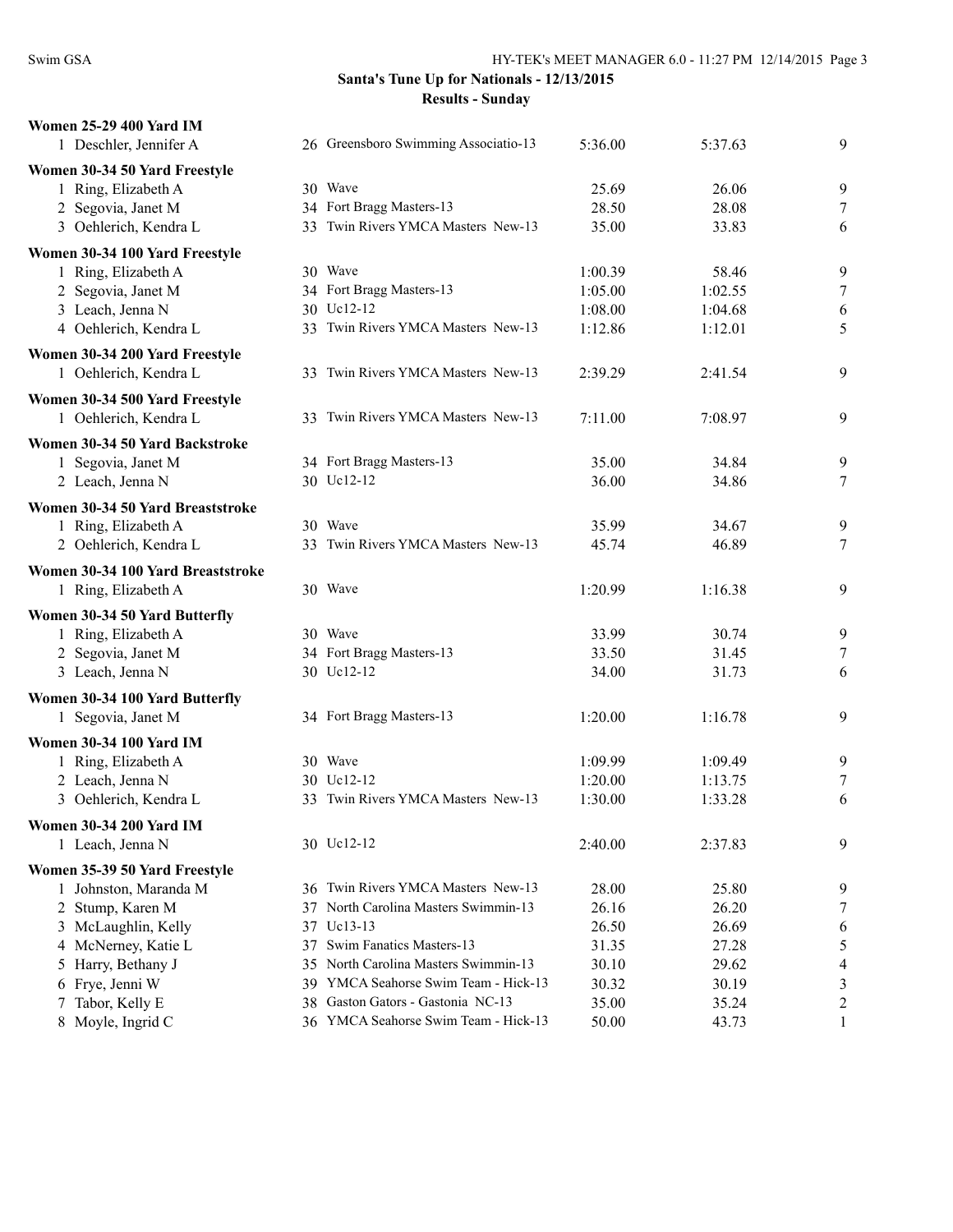| Women 35-39 100 Yard Freestyle    |     |                                      |         |         |                |
|-----------------------------------|-----|--------------------------------------|---------|---------|----------------|
| 1 Stump, Karen M                  |     | 37 North Carolina Masters Swimmin-13 | 57.16   | 57.50   | 9              |
| 2 Johnston, Maranda M             |     | 36 Twin Rivers YMCA Masters New-13   | 1:05.00 | 57.77   | 7              |
| 3 McNerney, Katie L               |     | 37 Swim Fanatics Masters-13          | 1:06.37 | 1:01.09 | 6              |
| 4 Harry, Bethany J                |     | 35 North Carolina Masters Swimmin-13 | 1:04.42 | 1:04.00 | 5              |
| 5 Collins, Esther M               |     | 38 Mecklenburg Swim Association M-13 | 1:18.00 | 1:15.36 | 4              |
| Women 35-39 200 Yard Freestyle    |     |                                      |         |         |                |
| 1 McNerney, Katie L               |     | 37 Swim Fanatics Masters-13          | 2:21.89 | 2:17.69 | 9              |
| 2 Harry, Bethany J                |     | 35 North Carolina Masters Swimmin-13 | 2:20.00 | 2:20.86 | 7              |
| Women 35-39 500 Yard Freestyle    |     |                                      |         |         |                |
| 1 Lindquist, Carrie T             |     | 39 Gaston Gators - Gastonia NC-13    | 6:55.00 | 6:02.30 | 9              |
| 2 Harry, Bethany J                |     | 35 North Carolina Masters Swimmin-13 | 6:20.00 | 6:21.13 | 7              |
| 3 Old, Catherine A                |     | 38 Triad Masters Swimming Greens-13  | 7:05.67 | 6:53.09 | 6              |
| Women 35-39 50 Yard Backstroke    |     |                                      |         |         |                |
| 1 McLaughlin, Kelly               |     | 37 Uc13-13                           | 29.00   | 29.98   | 9              |
| 2 Stump, Karen M                  |     | 37 North Carolina Masters Swimmin-13 | 33.39   | 30.70   | 7              |
| 3 Old, Catherine A                |     | 38 Triad Masters Swimming Greens-13  | 31.29   | 31.74   | 6              |
| 4 Cherry, Tammy H                 |     | 38 Gaston Gators - Gastonia NC-13    | 33.88   | 33.77   | 5              |
| 5 Collins, Esther M               |     | 38 Mecklenburg Swim Association M-13 | 38.00   | 39.12   | 4              |
| Women 35-39 100 Yard Backstroke   |     |                                      |         |         |                |
| 1 Old, Catherine A                |     | 38 Triad Masters Swimming Greens-13  | 1:08.83 | 1:09.83 | 9              |
| Women 35-39 200 Yard Backstroke   |     |                                      |         |         |                |
| 1 Old, Catherine A                |     | 38 Triad Masters Swimming Greens-13  | 2:32.62 | 2:34.62 | 9              |
| Women 35-39 50 Yard Breaststroke  |     |                                      |         |         |                |
| 1 Stump, Karen M                  |     | 37 North Carolina Masters Swimmin-13 | 34.32   | 33.81   | 9              |
| 2 McLaughlin, Kelly               |     | 37 Uc13-13                           | 32.50   | 34.27   | $\tau$         |
| 3 Johnston, Maranda M             |     | 36 Twin Rivers YMCA Masters New-13   | 42.00   | 37.10   | 6              |
| 4 Frye, Jenni W                   |     | 39 YMCA Seahorse Swim Team - Hick-13 | 39.50   | 39.09   | $\sqrt{5}$     |
| 5 Harry, Bethany J                | 35  | North Carolina Masters Swimmin-13    | 42.00   | 41.21   | $\overline{4}$ |
| 6 Tabor, Kelly E                  | 38  | Gaston Gators - Gastonia NC-13       | 48.00   | 41.69   | $\sqrt{3}$     |
| 7 Collins, Esther M               |     | 38 Mecklenburg Swim Association M-13 | 44.00   | 42.83   | $\overline{c}$ |
| 8 Moyle, Ingrid C                 |     | 36 YMCA Seahorse Swim Team - Hick-13 | 50.00   | 56.91   | 1              |
| Women 35-39 100 Yard Breaststroke |     |                                      |         |         |                |
| 1 Frye, Jenni W                   |     | 39 YMCA Seahorse Swim Team - Hick-13 | 1:24.88 | 1:23.31 | 9              |
| 2 Tabor, Kelly E                  |     | 38 Gaston Gators - Gastonia NC-13    | 1:42.00 | 1:32.51 | $\tau$         |
| Women 35-39 50 Yard Butterfly     |     |                                      |         |         |                |
| 1 Stump, Karen M                  |     | 37 North Carolina Masters Swimmin-13 | 27.75   | 27.80   | 9              |
| 2 McLaughlin, Kelly               |     | 37 Uc13-13                           | 27.50   | 27.89   | 7              |
| 3 McNerney, Katie L               | 37  | Swim Fanatics Masters-13             | 33.00   | 31.80   | 6              |
| 4 Cherry, Tammy H                 | 38  | Gaston Gators - Gastonia NC-13       | 32.74   | 33.46   | 5              |
| 5 Frye, Jenni W                   |     | 39 YMCA Seahorse Swim Team - Hick-13 | 33.28   | 34.86   | 4              |
| <b>Women 35-39 100 Yard IM</b>    |     |                                      |         |         |                |
| 1 Stump, Karen M                  |     | 37 North Carolina Masters Swimmin-13 | 1:04.86 | 1:04.90 | 9              |
| 2 Lindquist, Carrie T             | 39. | Gaston Gators - Gastonia NC-13       | 1:07.99 | 1:07.66 | 7              |
| 3 Harry, Bethany J                |     | 35 North Carolina Masters Swimmin-13 | 1:19.62 | 1:20.25 | 6              |
| 4 Collins, Esther M               |     | 38 Mecklenburg Swim Association M-13 | 1:30.00 | 1:25.69 | 5              |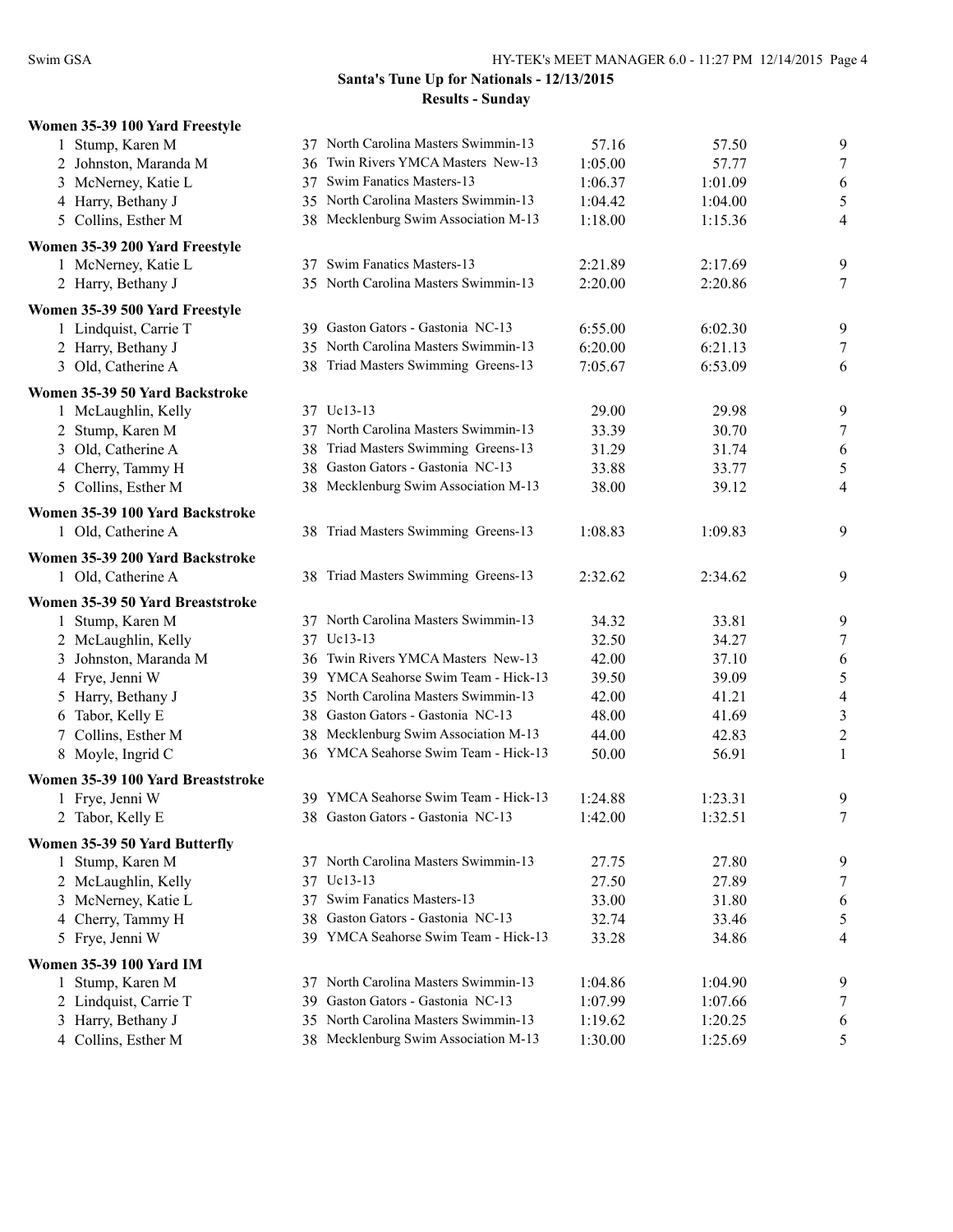| <b>Women 35-39 200 Yard IM</b>          |    |                                      |         |         |                |
|-----------------------------------------|----|--------------------------------------|---------|---------|----------------|
| 1 Lindquist, Carrie T                   |    | 39 Gaston Gators - Gastonia NC-13    | 2:31.50 | 2:29.43 | 9              |
| Women 40-44 50 Yard Freestyle           |    |                                      |         |         |                |
| 1 Buckley-Kornatz, Jennifer A           |    | 44 Greensboro Swimming Associatio-13 | 26.21   | 27.24   | 9              |
| 2 Whitworth, Katie K                    | 41 | Team                                 | 29.62   | 29.04   | 7              |
| 3 Oversmith, Amy E                      |    | 43 Raleigh Area Masters-13           | 29.17   | 29.60   | 6              |
| Women 40-44 100 Yard Freestyle          |    |                                      |         |         |                |
| 1 Kratz, Caroline I                     |    | 40 YMCA Of the Triangle Area-13      | 58.00   | 58.61   | 9              |
| 2 Buckley-Kornatz, Jennifer A           |    | 44 Greensboro Swimming Associatio-13 | 59.36   | 1:00.23 | 7              |
| 3 Whitworth, Katie K                    | 41 | Team                                 | 1:03.00 | 1:04.49 | 6              |
| 4 Oversmith, Amy E                      |    | 43 Raleigh Area Masters-13           | 1:03.97 | 1:05.61 | 5              |
| Women 40-44 200 Yard Freestyle          |    |                                      |         |         |                |
| 1 Braun, Erika L                        |    | 43 Raleigh Area Masters-13           | 1:54.75 | 1:57.84 | 9              |
| 2 Kratz, Caroline I                     |    | 40 YMCA Of the Triangle Area-13      | 2:08.00 | 2:09.51 | $\tau$         |
| Women 40-44 500 Yard Freestyle          |    |                                      |         |         |                |
| 1 Kratz, Caroline I                     |    | 40 YMCA Of the Triangle Area-13      | 5:45.00 | 5:51.63 | 9              |
| 2 Riley, Jennifer C                     |    | 43 Mrsa                              | 6:30.00 | 6:07.10 | 7              |
| 3 Oversmith, Amy E                      |    | 43 Raleigh Area Masters-13           | 6:30.00 | 6:16.58 | 6              |
| Women 40-44 50 Yard Backstroke          |    |                                      |         |         |                |
| 1 Whitworth, Katie K                    |    | 41 Team                              | 34.00   | 32.51   | 9              |
| 2 Oversmith, Amy E                      |    | 43 Raleigh Area Masters-13           | 36.15   | 33.58   | 7              |
| Women 40-44 100 Yard Backstroke         |    |                                      |         |         |                |
| 1 Kratz, Caroline I                     |    | 40 YMCA Of the Triangle Area-13      | 1:06.00 | 1:08.57 | 9              |
| 2 Whitworth, Katie K                    | 41 | Team                                 | 1:14.03 | 1:12.29 | 7              |
| 3 Oversmith, Amy E                      |    | 43 Raleigh Area Masters-13           | 1:12.78 | 1:14.35 | 6              |
| Women 40-44 200 Yard Backstroke         |    |                                      |         |         |                |
| 1 Whitworth, Katie K                    |    | 41 Team                              | 2:38.00 | 2:39.04 | 9              |
| Women 40-44 50 Yard Breaststroke        |    |                                      |         |         |                |
| 1 Banner, Claudia G                     |    | 44 Enfinity Aquatic Club-13          | 33.89   | 34.43   | 9              |
| 2 Taylor, Donna G                       |    | 43 Gaston Gators - Gastonia NC-13    | 43.10   | 43.09   | 7              |
| Women 40-44 100 Yard Breaststroke       |    |                                      |         |         |                |
| 1 Banner, Claudia G                     |    | 44 Enfinity Aquatic Club-13          | 1:15.02 | 1:16.99 | 9              |
| 2 Taylor, Donna G                       |    | 43 Gaston Gators - Gastonia NC-13    | 1:37.10 | 1:35.38 | $\overline{7}$ |
| Women 40-44 200 Yard Breaststroke       |    |                                      |         |         |                |
| 1 Taylor, Donna G                       |    | 43 Gaston Gators - Gastonia NC-13    | 3:41.73 | 3:43.91 | 9              |
|                                         |    |                                      |         |         |                |
| Women 40-44 50 Yard Butterfly           |    | 43 Raleigh Area Masters-13           | 25.15   | 25.90   |                |
| 1 Braun, Erika L<br>2 Banner, Claudia G | 44 | Enfinity Aquatic Club-13             | 28.89   | 28.52   | 9<br>7         |
| 3 Buckley-Kornatz, Jennifer A           |    | 44 Greensboro Swimming Associatio-13 | 30.43   | 30.78   | 6              |
|                                         |    |                                      |         |         |                |
| Women 40-44 100 Yard Butterfly          |    |                                      |         |         |                |
| 1 Banner, Claudia G                     |    | 44 Enfinity Aquatic Club-13          | 1:03.91 | 1:06.80 | 9              |
| <b>Women 40-44 100 Yard IM</b>          |    |                                      |         |         |                |
| 1 Braun, Erika L                        |    | 43 Raleigh Area Masters-13           | 59.00   | 1:00.75 | 9              |
| 2 Banner, Claudia G                     | 44 | Enfinity Aquatic Club-13             | 1:06.10 | 1:08.77 | 7              |
| 3 Kratz, Caroline I                     |    | 40 YMCA Of the Triangle Area-13      | 1:12.00 | 1:10.73 | 6              |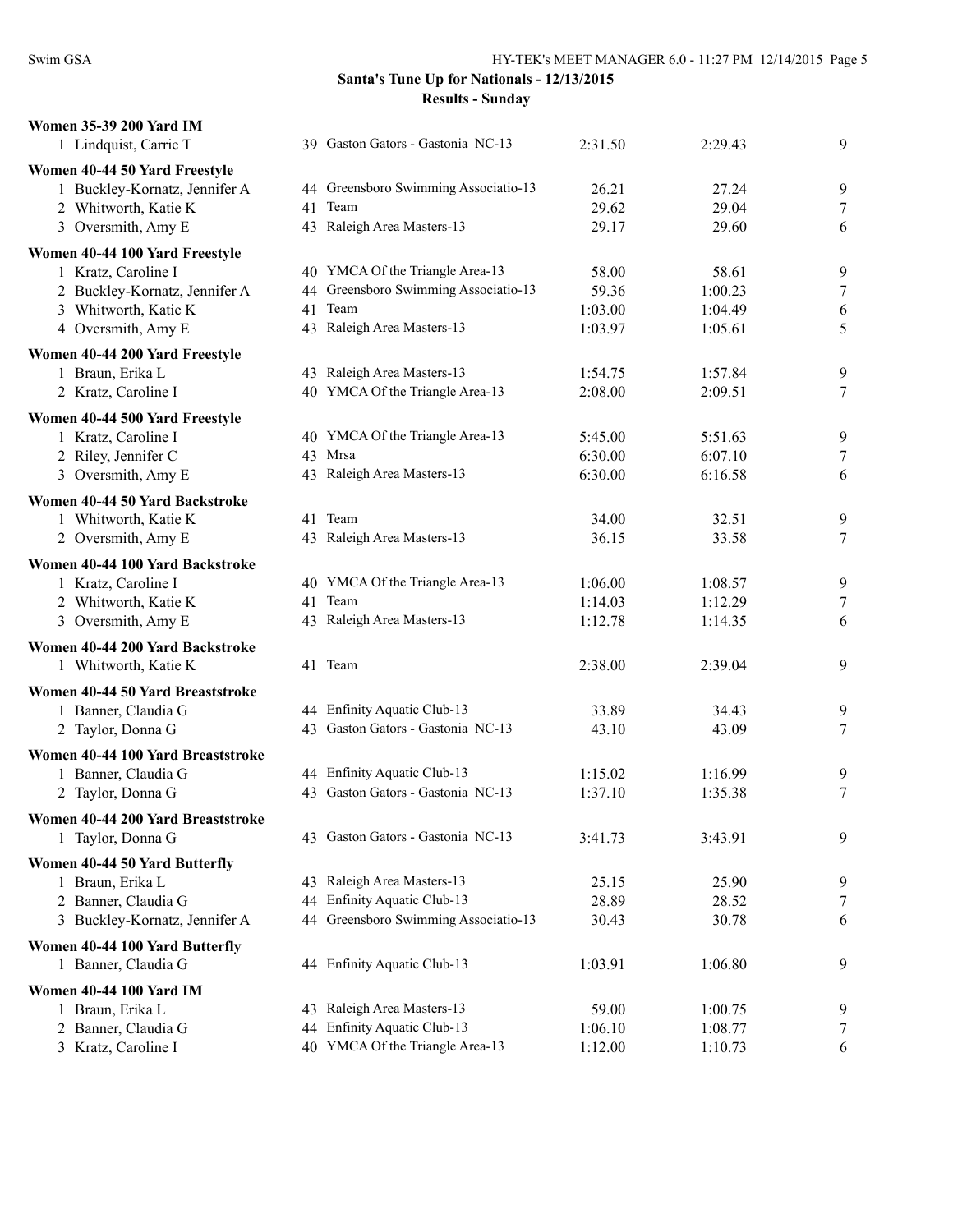| (Women 40-44 100 Yard IM)                    |     |                                      |         |         |                          |
|----------------------------------------------|-----|--------------------------------------|---------|---------|--------------------------|
| 4 Buckley-Kornatz, Jennifer A                |     | 44 Greensboro Swimming Associatio-13 | 1:08.37 | 1:11.26 | 5                        |
| 5 Whitworth, Katie K                         | 41  | Team                                 | 1:14.17 | 1:15.00 | 4                        |
| 6 Oversmith, Amy E                           |     | 43 Raleigh Area Masters-13           | 1:14.88 | 1:17.66 | 3                        |
| <b>Women 40-44 200 Yard IM</b>               |     |                                      |         |         |                          |
| 1 Braun, Erika L                             |     | 43 Raleigh Area Masters-13           | 2:10.50 | 2:15.90 | 9                        |
| 2 Banner, Claudia G                          |     | 44 Enfinity Aquatic Club-13          | 2:25.06 | 2:29.37 | 7                        |
|                                              |     |                                      |         |         |                          |
| Women 45-49 50 Yard Freestyle                |     |                                      |         |         |                          |
| 1 Neese, Lynn S                              |     | 49 Uc13-13                           | 28.00   | 28.31   | 9                        |
| 2 Kennedy, Laura                             |     | 47 YMCA Seahorse Swim Team - Hick-13 | 31.00   | 29.51   | 7                        |
| 3 McDowell, Catherine L                      | 47  | Team                                 | 32.90   | 31.59   | 6                        |
| 4 Herald, Rosa M                             |     | 48 Team                              | 47.00   | 35.87   | 5                        |
| 5 Shoaf, Patty                               |     | 45 Uc13-13                           | 38.00   | 37.39   | $\overline{\mathcal{A}}$ |
| 6 Block, Diane W                             |     | 46 Gaston Gators - Gastonia NC-13    | 57.00   | 37.79   | $\mathfrak{Z}$           |
| 7 Greene, Dana M                             |     | 46 Wave                              | 36.19   | 39.02   | $\overline{c}$           |
| 8 Mangan, Lynn J                             |     | 47 Sailfish Aquatics Masters-13      | 37.52   | 39.79   | 1                        |
| 9 Paschall, Katie                            |     | 47 Gaston Gators - Gastonia NC-13    | 57.00   | 39.97   |                          |
| 10 Gratsou-Zodl, Violetta                    |     | 45 YMCA Of the Triangle Area-13      | 42.00   | 40.19   |                          |
| Women 45-49 100 Yard Freestyle               |     |                                      |         |         |                          |
| 1 Neese, Lynn S                              |     | 49 Uc13-13                           | 1:00.00 | 1:05.84 | 9                        |
| 2 Kennedy, Laura                             |     | 47 YMCA Seahorse Swim Team - Hick-13 | 1:10.00 | 1:06.48 | $\tau$                   |
| 3 Hogan, Patricia S                          |     | 46 North Carolina Aquatic Club Ma-13 | 1:08.22 | 1:06.96 | 6                        |
| 4 McDowell, Catherine L                      |     | 47 Team                              | 1:11.18 | 1:09.99 | 5                        |
| 5 Herald, Rosa M                             |     | 48 Team                              | 1:30.00 | 1:20.51 | $\overline{\mathcal{A}}$ |
| Jauch, Sonja<br>6                            |     | 48 Raleigh Area Masters-13           | 1:20.00 | 1:22.65 | $\mathfrak{Z}$           |
| 7 Mangan, Lynn J                             | 47  | Sailfish Aquatics Masters-13         | 1:10.00 | 1:27.15 | $\overline{2}$           |
| Shoaf, Patty<br>8                            |     | 45 Uc13-13                           | 1:25.00 | 1:29.09 | 1                        |
| 9 Greene, Dana M                             |     | 46 Wave                              | 1:27.27 | 1:37.87 |                          |
| Women 45-49 200 Yard Freestyle               |     |                                      |         |         |                          |
| 1 Ballenger, Angie                           |     | 46 Gaston Gators - Gastonia NC-13    | 2:23.46 | 2:20.32 | 9                        |
| 2 Hogan, Patricia S                          |     | 46 North Carolina Aquatic Club Ma-13 | 2:25.41 | 2:21.99 | $\tau$                   |
| 3 Murray, Desiree W                          |     | 47 Duke Aquatics-13                  | 2:22.00 | 2:26.31 | 6                        |
| 4 Kennedy, Laura                             |     | 47 YMCA Seahorse Swim Team - Hick-13 | 2:35.00 | 2:27.78 | 5                        |
| 5 McDowell, Catherine L                      | 47  | Team                                 | 2:39.98 | 2:36.60 | 4                        |
| 6 Jauch, Sonja                               |     | 48 Raleigh Area Masters-13           | 2:50.00 | 3:06.23 | 3                        |
| Women 45-49 500 Yard Freestyle               |     |                                      |         |         |                          |
| 1 Hogan, Patricia S                          |     | 46 North Carolina Aquatic Club Ma-13 | 6:30.72 | 6:18.11 | 9                        |
| 2 Salazar, Lynn                              | 49. | North Carolina Masters Swimmin-13    | 6:40.05 | 6:20.86 | 7                        |
| 3 Welch, Melissa                             | 49  | James J Harris YMCA Masters --13     | 6:40.00 | 6:50.78 | 6                        |
| 4 Jauch, Sonja                               |     | 48 Raleigh Area Masters-13           | 7:25.00 | 8:03.29 | 5                        |
| 5 Mangan, Lynn J                             | 47  | Sailfish Aquatics Masters-13         | 8:30.34 | 8:12.36 | 4                        |
|                                              |     |                                      |         |         |                          |
| Women 45-49 50 Yard Backstroke               |     |                                      |         |         |                          |
| 1 Hogan, Patricia S                          |     | 46 North Carolina Aquatic Club Ma-13 | 36.27   | 35.02   | 9                        |
| 2 Paschall, Katie                            | 47  | Gaston Gators - Gastonia NC-13       | 1:07.00 | 45.25   | 7                        |
| 3 Gratsou-Zodl, Violetta                     |     | 45 YMCA Of the Triangle Area-13      | 54.00   | 51.99   | 6                        |
| Block, Diane W<br>$\qquad \qquad - \qquad -$ |     | 46 Gaston Gators - Gastonia NC-13    | 1:07.00 | DQ      |                          |
| Women 45-49 100 Yard Backstroke              |     |                                      |         |         |                          |
| 1 Hogan, Patricia S                          |     | 46 North Carolina Aquatic Club Ma-13 | 1:15.08 | 1:13.59 | 9                        |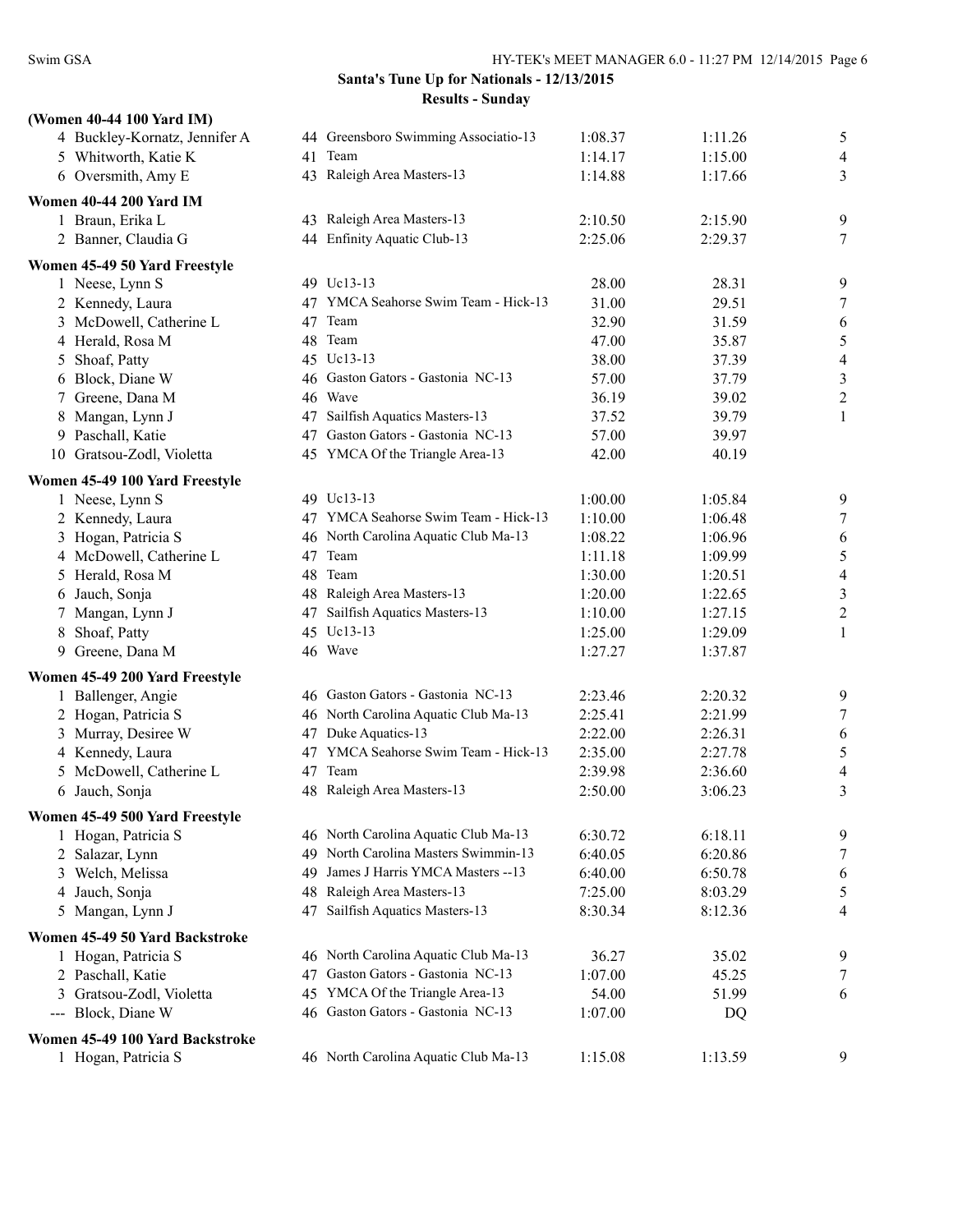| (Women 45-49 100 Yard Backstroke) |     |                                      |         |         |                          |
|-----------------------------------|-----|--------------------------------------|---------|---------|--------------------------|
| 2 Jauch, Sonja                    |     | 48 Raleigh Area Masters-13           | 1:39.00 | 1:45.75 | 7                        |
| Women 45-49 200 Yard Backstroke   |     |                                      |         |         |                          |
| 1 Hogan, Patricia S               |     | 46 North Carolina Aquatic Club Ma-13 | 2:40.18 | 2:37.53 | 9                        |
| Women 45-49 50 Yard Breaststroke  |     |                                      |         |         |                          |
| 1 Murray, Desiree W               |     | 47 Duke Aquatics-13                  | 36.63   | 36.28   | 9                        |
| 2 Ballenger, Angie                |     | 46 Gaston Gators - Gastonia NC-13    | 36.24   | 36.31   | 7                        |
| 3 Welch, Melissa                  | 49  | James J Harris YMCA Masters -- 13    | 44.30   | 42.51   | 6                        |
| 4 Block, Diane W                  |     | 46 Gaston Gators - Gastonia NC-13    | 1:07.00 | 46.93   | 5                        |
| 5 Paschall, Katie                 |     | 47 Gaston Gators - Gastonia NC-13    | 1:07.00 | 48.64   | $\overline{\mathcal{L}}$ |
| 6 Gratsou-Zodl, Violetta          |     | 45 YMCA Of the Triangle Area-13      | 56.00   | 50.99   | $\sqrt{3}$               |
| 7 Greene, Dana M                  |     | 46 Wave                              | 48.26   | 51.04   | 2                        |
| Women 45-49 100 Yard Breaststroke |     |                                      |         |         |                          |
| 1 Murray, Desiree W               |     | 47 Duke Aquatics-13                  | 1:20.36 | 1:18.72 | 9                        |
| 2 Ballenger, Angie                |     | 46 Gaston Gators - Gastonia NC-13    | 1:19.53 | 1:20.89 | $\tau$                   |
| 3 Mangan, Lynn J                  |     | 47 Sailfish Aquatics Masters-13      | 1:46.02 | 1:49.53 | 6                        |
| 4 Greene, Dana M                  |     | 46 Wave                              | 1:48.04 | 1:57.38 | 5                        |
| Women 45-49 200 Yard Breaststroke |     |                                      |         |         |                          |
| 1 Ballenger, Angie                |     | 46 Gaston Gators - Gastonia NC-13    | 2:54.71 | 2:57.41 | 9                        |
|                                   |     |                                      |         |         |                          |
| Women 45-49 50 Yard Butterfly     |     |                                      |         |         |                          |
| 1 Kennedy, Laura                  |     | 47 YMCA Seahorse Swim Team - Hick-13 | 45.00   | 33.31   | 9                        |
| 2 Jauch, Sonja                    |     | 48 Raleigh Area Masters-13           | 1:00.00 | 52.85   | 7                        |
| 3 Gratsou-Zodl, Violetta          |     | 45 YMCA Of the Triangle Area-13      | 59.00   | 53.03   | 6                        |
| <b>Women 45-49 100 Yard IM</b>    |     |                                      |         |         |                          |
| 1 Welch, Melissa                  | 49. | James J Harris YMCA Masters -- 13    | 1:20.00 | 1:21.48 | 9                        |
| 2 Jauch, Sonja                    |     | 48 Raleigh Area Masters-13           | 1:45.00 | 1:41.40 | 7                        |
| 3 Gratsou-Zodl, Violetta          |     | 45 YMCA Of the Triangle Area-13      | 2:00.00 | 1:45.94 | 6                        |
| --- Kennedy, Laura                |     | 47 YMCA Seahorse Swim Team - Hick-13 | 1:26.00 | DQ      |                          |
| <b>Women 45-49 200 Yard IM</b>    |     |                                      |         |         |                          |
| 1 Kennedy, Laura                  |     | 47 YMCA Seahorse Swim Team - Hick-13 | 3:00.00 | 2:56.96 | 9                        |
| Women 50-54 50 Yard Freestyle     |     |                                      |         |         |                          |
| 1 Burns, Molly J                  |     | 50 North Carolina Masters Swimmin-13 | 30.65   | 30.12   | 9                        |
| 2 Dore, Mary G                    |     | 52 Mecklenburg Swim Association M-13 | 30.05   | 30.69   | 7                        |
| 3 Gregory, Carol M                |     | 50 Team                              | 34.90   | 33.04   | 6                        |
| Women 50-54 100 Yard Freestyle    |     |                                      |         |         |                          |
| 1 Rasmussen, Anne C               |     | 51 Twin Rivers YMCA Masters New-13   | 1:25.00 | 1:05.02 | 9                        |
| 2 Dore, Mary G                    |     | 52 Mecklenburg Swim Association M-13 | 1:02.50 | 1:05.29 | 7                        |
| 3 Burns, Molly J                  |     | 50 North Carolina Masters Swimmin-13 | 1:09.15 | 1:07.23 | 6                        |
| 4 Gregory, Carol M                |     | 50 Team                              | 1:17.31 | 1:12.34 | 5                        |
| Women 50-54 200 Yard Freestyle    |     |                                      |         |         |                          |
| 1 Dore, Mary G                    |     | 52 Mecklenburg Swim Association M-13 | 2:23.67 | 2:22.40 | 9                        |
| 2 Quillen, Diane E                |     | 52 Greensboro Swimming Associatio-13 | 2:24.53 | 2:27.17 | 7                        |
| 3 Maroclo, Christine A            |     | 53 Uc13-13                           | 3:00.00 | 2:47.49 | 6                        |
|                                   |     |                                      |         |         |                          |
| Women 50-54 500 Yard Freestyle    |     |                                      |         |         |                          |
| 1 Dore, Mary G                    |     | 52 Mecklenburg Swim Association M-13 | 6:12.70 | 6:17.97 | 9                        |
| 2 Quillen, Diane E                |     | 52 Greensboro Swimming Associatio-13 | 6:30.59 | 6:34.16 | $\tau$                   |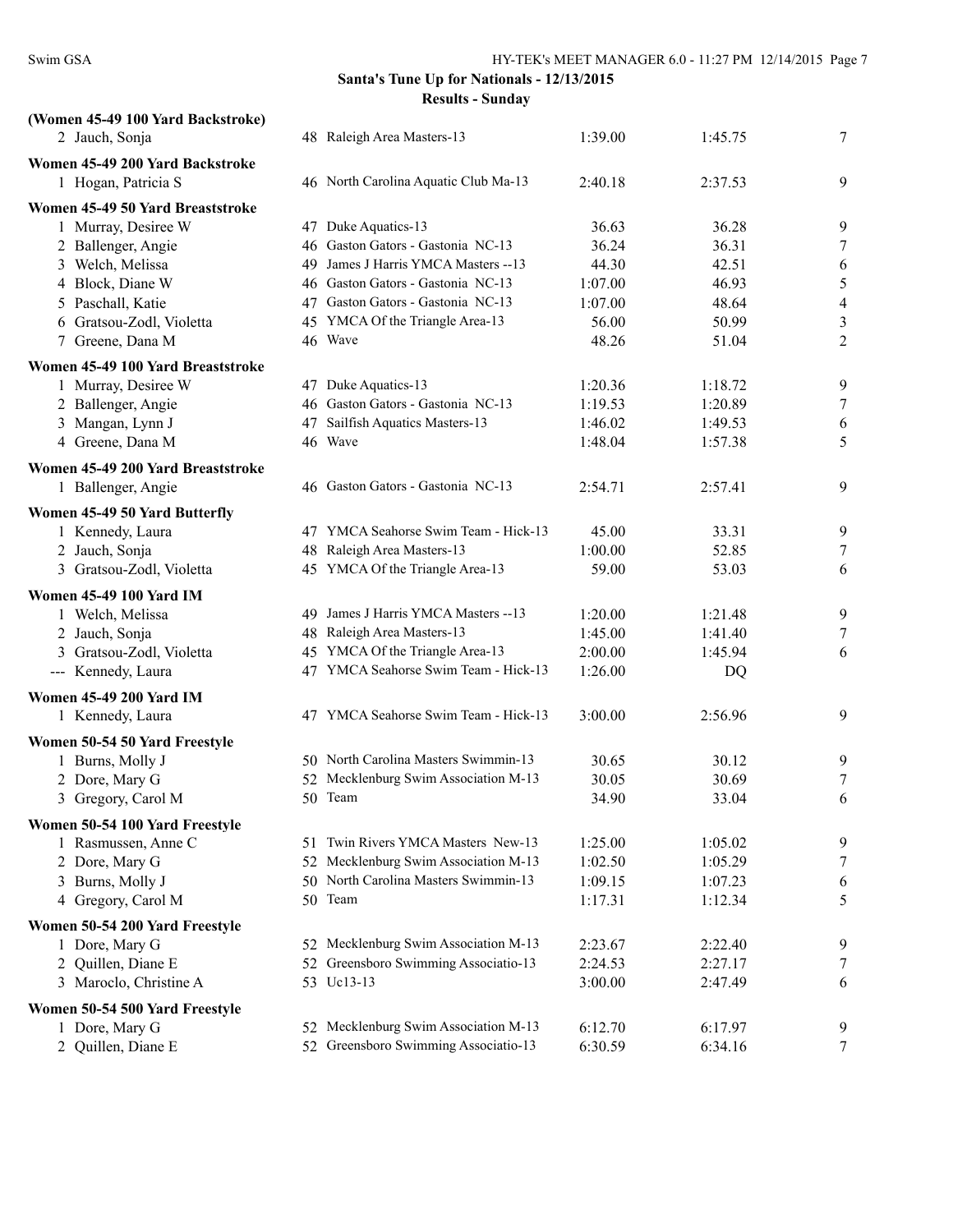| (Women 50-54 500 Yard Freestyle)<br>3 Maroclo, Christine A                                                                               | 53 Uc13-13                                                                                                                                            | 8:00.00                                     | 7:10.94                                   | 6                                                   |
|------------------------------------------------------------------------------------------------------------------------------------------|-------------------------------------------------------------------------------------------------------------------------------------------------------|---------------------------------------------|-------------------------------------------|-----------------------------------------------------|
| Women 50-54 50 Yard Backstroke<br>1 Gregory, Carol M                                                                                     | 50 Team                                                                                                                                               | 41.50                                       | 40.26                                     | 9                                                   |
| Women 50-54 100 Yard Backstroke<br>1 Gregory, Carol M                                                                                    | 50 Team                                                                                                                                               | 1:27.72                                     | 1:23.67                                   | 9                                                   |
| Women 50-54 100 Yard Breaststroke<br>1 Quillen, Diane E                                                                                  | 52 Greensboro Swimming Associatio-13                                                                                                                  | 1:25.01                                     | 1:26.12                                   | 9                                                   |
| Women 50-54 200 Yard Breaststroke<br>1 Quillen, Diane E                                                                                  | 52 Greensboro Swimming Associatio-13                                                                                                                  | 3:06.85                                     | 3:08.96                                   | 9                                                   |
| Women 50-54 50 Yard Butterfly<br>1 Rasmussen, Anne C<br>2 Maroclo, Christine A                                                           | 51 Twin Rivers YMCA Masters New-13<br>53 Uc13-13                                                                                                      | 45.00<br>29.30                              | 33.21<br>38.83                            | 9<br>7                                              |
| Women 50-54 100 Yard Butterfly<br>1 Rasmussen, Anne C                                                                                    | 51 Twin Rivers YMCA Masters New-13                                                                                                                    | 1:40.00                                     | 1:15.65                                   | 9                                                   |
| Women 50-54 200 Yard Butterfly<br>1 Dore, Mary G                                                                                         | 52 Mecklenburg Swim Association M-13                                                                                                                  | 2:48.80                                     | 2:54.56                                   | 9                                                   |
| <b>Women 50-54 100 Yard IM</b><br>1 Rasmussen, Anne C<br>2 Quillen, Diane E<br>3 Gregory, Carol M                                        | 51 Twin Rivers YMCA Masters New-13<br>52 Greensboro Swimming Associatio-13<br>50 Team                                                                 | 1:50.00<br>1:15.34<br>1:28.81               | 1:16.99<br>1:18.07<br>1:25.32             | 9<br>$\overline{7}$<br>6                            |
| <b>Women 50-54 200 Yard IM</b><br>1 Rasmussen, Anne C                                                                                    | 51 Twin Rivers YMCA Masters New-13                                                                                                                    | 3:20.00                                     | 2:48.77                                   | 9                                                   |
| <b>Women 50-54 400 Yard IM</b><br>1 Dore, Mary G                                                                                         | 52 Mecklenburg Swim Association M-13                                                                                                                  | 5:46.69                                     | 6:00.62                                   | 9                                                   |
| Women 55-59 50 Yard Freestyle<br>1 Tiska, Patty A<br>2 Hardison, Kathleen K<br>3 Ruebel, Deb<br>4 Sellers, Janine L<br>5 Joyner, Felicia | 55 Triad Masters Swimming Greens-13<br>56 Enfinity Aquatic Club-13<br>59 Enfinity Aquatic Club-13<br>59 Twin Rivers YMCA Masters New-13<br>57 Uc13-13 | 30.17<br>31.00<br>42.45<br>40.00<br>1:00.00 | 30.48<br>31.17<br>37.03<br>37.87<br>48.24 | 9<br>$\tau$<br>6<br>$\mathfrak s$<br>$\overline{4}$ |
| Women 55-59 100 Yard Freestyle<br>1 Tiska, Patty A<br>2 Hardison, Kathleen K<br>3 Ruebel, Deb<br>4 Joyner, Felicia                       | 55 Triad Masters Swimming Greens-13<br>56 Enfinity Aquatic Club-13<br>59 Enfinity Aquatic Club-13<br>57 Uc13-13                                       | 1:08.87<br>1:13.00<br>1:35.23<br>2:15.00    | 1:09.61<br>1:10.46<br>1:24.16<br>1:57.20  | 9<br>7<br>6<br>5                                    |
| Women 55-59 200 Yard Freestyle<br>1 Whelchel, Nancy L<br>2 Hardison, Kathleen K                                                          | 55 Raleigh Area Masters-13<br>56 Enfinity Aquatic Club-13                                                                                             | 2:28.45<br>2:42.00                          | 2:27.95<br>2:52.14                        | 9<br>7                                              |
| Women 55-59 500 Yard Freestyle<br>1 Whelchel, Nancy L<br>2 Sellers, Janine L                                                             | 55 Raleigh Area Masters-13<br>59 Twin Rivers YMCA Masters New-13                                                                                      | 6:41.80<br>9:40.00                          | 6:38.55<br>8:14.24                        | 9<br>7                                              |
| Women 55-59 50 Yard Backstroke<br>1 Tiska, Patty A                                                                                       | 55 Triad Masters Swimming Greens-13                                                                                                                   | 39.00                                       | 38.32                                     | 9                                                   |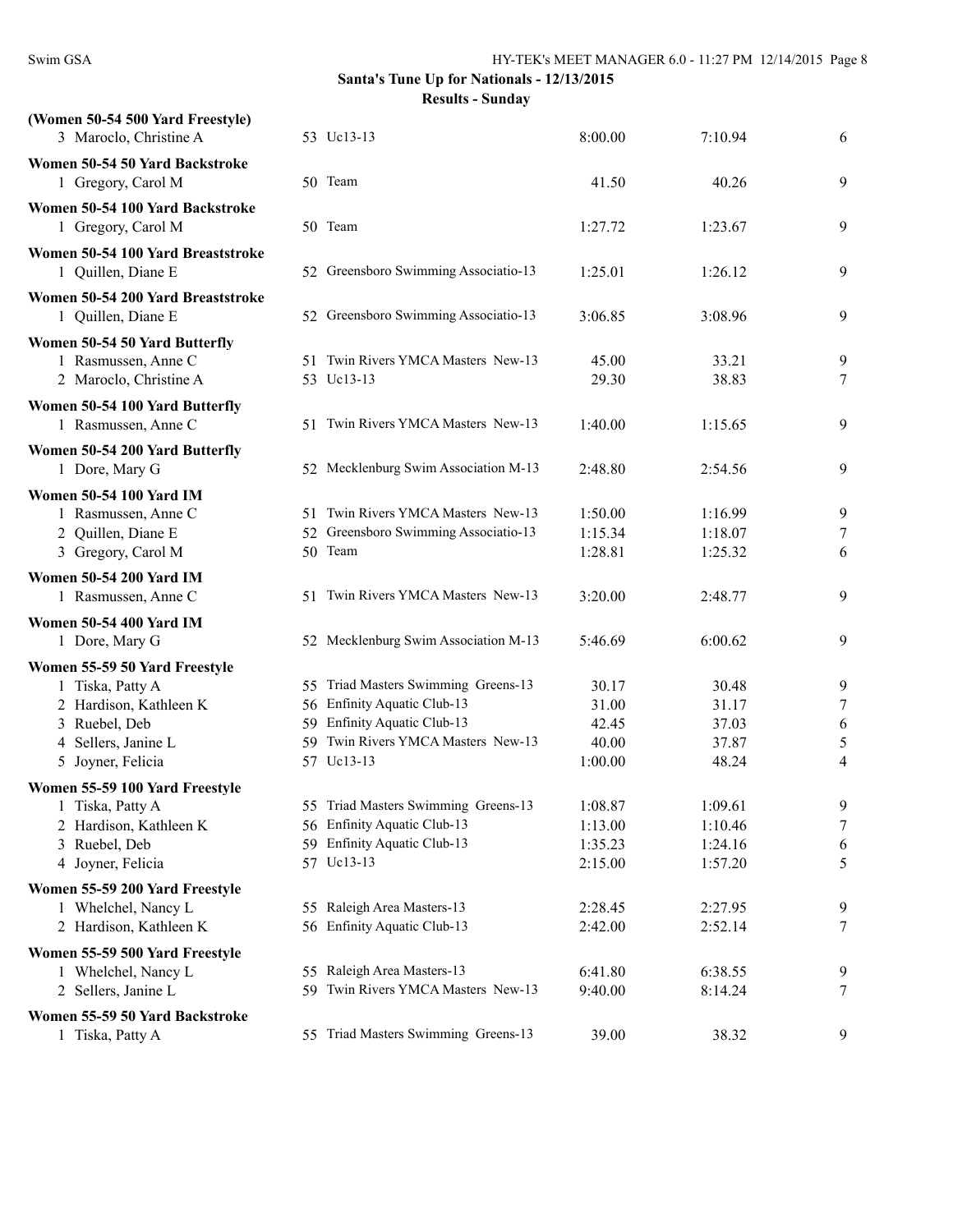| 56 Enfinity Aquatic Club-13          | 43.00                                                                                                                                                                                                                                                                                                             | 42.31                                                                                     | $\overline{7}$                                                                                       |
|--------------------------------------|-------------------------------------------------------------------------------------------------------------------------------------------------------------------------------------------------------------------------------------------------------------------------------------------------------------------|-------------------------------------------------------------------------------------------|------------------------------------------------------------------------------------------------------|
|                                      | 52.45                                                                                                                                                                                                                                                                                                             | 48.28                                                                                     | 6                                                                                                    |
|                                      | 1:30.00                                                                                                                                                                                                                                                                                                           |                                                                                           | 5                                                                                                    |
|                                      |                                                                                                                                                                                                                                                                                                                   |                                                                                           |                                                                                                      |
|                                      | 46.00                                                                                                                                                                                                                                                                                                             | 47.24                                                                                     | 9                                                                                                    |
|                                      |                                                                                                                                                                                                                                                                                                                   |                                                                                           |                                                                                                      |
| 55 Triad Masters Swimming Greens-13  | 34.92                                                                                                                                                                                                                                                                                                             | 34.32                                                                                     | 9                                                                                                    |
| 59 Enfinity Aquatic Club-13          | 50.45                                                                                                                                                                                                                                                                                                             | 45.18                                                                                     | 7                                                                                                    |
|                                      |                                                                                                                                                                                                                                                                                                                   |                                                                                           |                                                                                                      |
| 55 Raleigh Area Masters-13           | 1:20.10                                                                                                                                                                                                                                                                                                           | 1:19.51                                                                                   | 9                                                                                                    |
| 55 Triad Masters Swimming Greens-13  | 1:24.00                                                                                                                                                                                                                                                                                                           | 1:22.63                                                                                   | 7                                                                                                    |
|                                      | 1:50.23                                                                                                                                                                                                                                                                                                           | 1:45.56                                                                                   | 6                                                                                                    |
|                                      |                                                                                                                                                                                                                                                                                                                   |                                                                                           |                                                                                                      |
| 55 Raleigh Area Masters-13           | 2:56.53                                                                                                                                                                                                                                                                                                           | 2:47.90                                                                                   | 9                                                                                                    |
|                                      |                                                                                                                                                                                                                                                                                                                   |                                                                                           |                                                                                                      |
| 61 Team                              | 1:08.68                                                                                                                                                                                                                                                                                                           | 1:07.11                                                                                   | 9                                                                                                    |
|                                      |                                                                                                                                                                                                                                                                                                                   |                                                                                           |                                                                                                      |
| 60 Greensboro Swimming Associatio-13 | 6:58.17                                                                                                                                                                                                                                                                                                           | 6:36.93                                                                                   | 9                                                                                                    |
|                                      |                                                                                                                                                                                                                                                                                                                   |                                                                                           |                                                                                                      |
| 61 Team                              |                                                                                                                                                                                                                                                                                                                   |                                                                                           | 9                                                                                                    |
|                                      |                                                                                                                                                                                                                                                                                                                   |                                                                                           |                                                                                                      |
|                                      |                                                                                                                                                                                                                                                                                                                   |                                                                                           | 9                                                                                                    |
|                                      |                                                                                                                                                                                                                                                                                                                   |                                                                                           |                                                                                                      |
|                                      |                                                                                                                                                                                                                                                                                                                   |                                                                                           | 9                                                                                                    |
|                                      |                                                                                                                                                                                                                                                                                                                   |                                                                                           | $\overline{7}$                                                                                       |
|                                      |                                                                                                                                                                                                                                                                                                                   |                                                                                           |                                                                                                      |
|                                      |                                                                                                                                                                                                                                                                                                                   |                                                                                           | 9                                                                                                    |
|                                      |                                                                                                                                                                                                                                                                                                                   |                                                                                           | 7                                                                                                    |
|                                      |                                                                                                                                                                                                                                                                                                                   |                                                                                           |                                                                                                      |
|                                      |                                                                                                                                                                                                                                                                                                                   |                                                                                           | 9                                                                                                    |
|                                      |                                                                                                                                                                                                                                                                                                                   |                                                                                           |                                                                                                      |
|                                      |                                                                                                                                                                                                                                                                                                                   |                                                                                           |                                                                                                      |
|                                      |                                                                                                                                                                                                                                                                                                                   |                                                                                           | 9                                                                                                    |
|                                      |                                                                                                                                                                                                                                                                                                                   |                                                                                           |                                                                                                      |
|                                      |                                                                                                                                                                                                                                                                                                                   |                                                                                           | 9                                                                                                    |
|                                      |                                                                                                                                                                                                                                                                                                                   |                                                                                           |                                                                                                      |
| 67 Greenville Splash Masters-55      | 1:44.03                                                                                                                                                                                                                                                                                                           | 1:44.54                                                                                   | 9                                                                                                    |
|                                      |                                                                                                                                                                                                                                                                                                                   |                                                                                           |                                                                                                      |
| 67 Greenville Splash Masters-55      | 3:36.81                                                                                                                                                                                                                                                                                                           | 3:40.94                                                                                   | 9                                                                                                    |
|                                      |                                                                                                                                                                                                                                                                                                                   |                                                                                           |                                                                                                      |
| 68 Twin Rivers YMCA Masters New-13   | 52.25                                                                                                                                                                                                                                                                                                             | 53.31                                                                                     | 9                                                                                                    |
| 67 Greenville Splash Masters-55      | 51.03                                                                                                                                                                                                                                                                                                             | 54.16                                                                                     | 7                                                                                                    |
|                                      | 59 Enfinity Aquatic Club-13<br>57 Uc13-13<br>56 Enfinity Aquatic Club-13<br>59 Enfinity Aquatic Club-13<br>61 Team<br>61 Team<br>60 Greensboro Swimming Associatio-13<br>61 Team<br>60 Greensboro Swimming Associatio-13<br>60 Greensboro Swimming Associatio-13<br>61 Team<br>68 Twin Rivers YMCA Masters New-13 | 34.12<br>2:53.18<br>33.55<br>36.91<br>1:15.31<br>1:21.17<br>3:10.17<br>2:48.21<br>8:43.07 | 1:05.30<br>36.84<br>2:53.46<br>32.70<br>35.34<br>1:15.41<br>1:18.45<br>2:59.33<br>2:49.66<br>8:50.50 |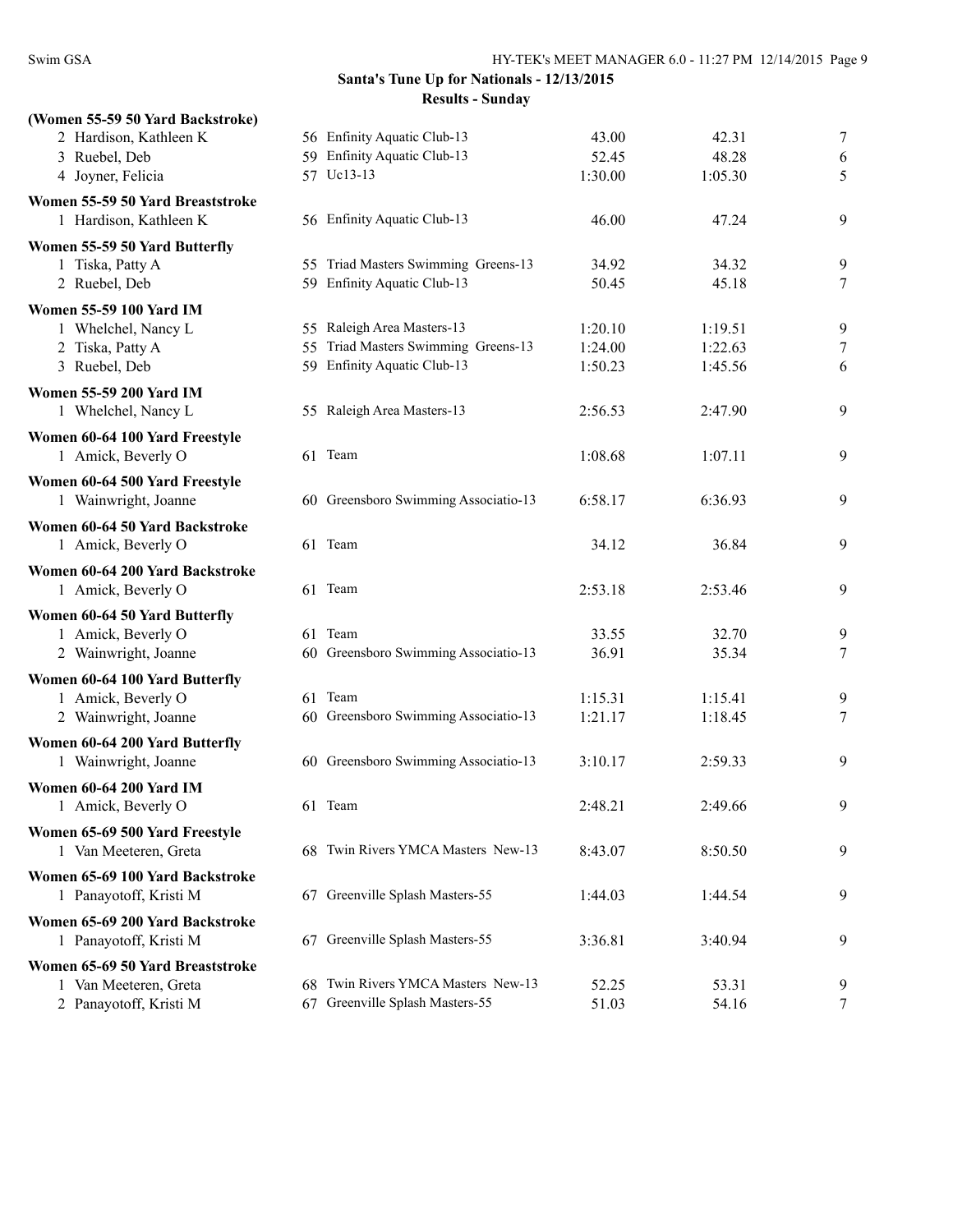| Women 65-69 100 Yard Breaststroke |                                     |         |         |   |
|-----------------------------------|-------------------------------------|---------|---------|---|
| 1 Van Meeteren, Greta             | 68 Twin Rivers YMCA Masters New-13  | 1:53.79 | 1:53.12 | 9 |
| 2 Panayotoff, Kristi M            | 67 Greenville Splash Masters-55     | 1:54.34 | 1:53.14 | 7 |
| Women 65-69 200 Yard Breaststroke |                                     |         |         |   |
| 1 Panayotoff, Kristi M            | 67 Greenville Splash Masters-55     | 4:03.56 | 4:03.06 | 9 |
| 2 Van Meeteren, Greta             | 68 Twin Rivers YMCA Masters New-13  | 4:12.12 | 4:16.89 | 7 |
|                                   |                                     |         |         |   |
| Women 65-69 100 Yard Butterfly    |                                     |         |         |   |
| 1 Panayotoff, Kristi M            | 67 Greenville Splash Masters-55     | 1:47.62 | 1:47.79 | 9 |
| Men 18-24 50 Yard Freestyle       |                                     |         |         |   |
| 1 Dole, Andrew H                  | 20 Team                             | 22.10   | 22.28   | 9 |
| 2 Key, Aaron                      | 22 Uc13-13                          | 23.00   | 22.30   | 7 |
| 3 Grant, Mark                     | 24 Uc15-15                          | 23.50   | 23.63   | 6 |
| Men 18-24 100 Yard Freestyle      |                                     |         |         |   |
| 1 Dole, Andrew H                  | 20 Team                             | 55.23   | 49.65   | 9 |
|                                   |                                     |         |         |   |
| Men 18-24 50 Yard Backstroke      |                                     |         |         |   |
| 1 Dole, Andrew H                  | 20 Team                             | 34.00   | 28.48   | 9 |
| Men 18-24 100 Yard Backstroke     |                                     |         |         |   |
| 1 Dole, Andrew H                  | 20 Team                             | 1:08.00 | 1:03.25 | 9 |
| Men 18-24 50 Yard Breaststroke    |                                     |         |         |   |
| 1 Grant, Mark                     | 24 Uc15-15                          | 27.50   | 28.99   | 9 |
|                                   |                                     |         |         |   |
| Men 18-24 100 Yard Breaststroke   |                                     |         |         |   |
| 1 Key, Aaron                      | 22 Uc13-13                          | 1:02.00 | 1:01.00 | 9 |
| 2 Grant, Mark                     | 24 Uc15-15                          | 1:02.00 | 1:04.67 | 7 |
| 3 Dole, Andrew H                  | 20 Team                             | 1:26.00 | 1:13.20 | 6 |
| <b>Men 18-24 100 Yard IM</b>      |                                     |         |         |   |
| 1 Key, Aaron                      | 22 Uc13-13                          | 1:00.00 | 56.58   | 9 |
| 2 Dole, Andrew H                  | 20 Team                             | 1:13.00 | 1:01.69 | 7 |
| Men 25-29 50 Yard Freestyle       |                                     |         |         |   |
| 1 Martinez, Travis                | 27 Triad Masters Swimming Greens-13 | 22.66   | 21.87   | 9 |
| 2 Shears, Chris L                 | 26 Uc13-13                          | 23.10   | 22.22   | 7 |
| 3 Jones, Michael F                | 26 Uc13-13                          | 22.50   | 22.61   | 6 |
| 4 Thomas, Chandler P              | 26 SwimMAC Masters - Charlotte-13   | 22.99   | 22.83   | 5 |
|                                   |                                     |         |         |   |
| Men 25-29 100 Yard Freestyle      |                                     |         |         |   |
| 1 Gonzalez, Thomas N              | 25 Kingsport Aquatic Center-15      | 1:08.00 | 55.88   | 9 |
| Men 25-29 50 Yard Backstroke      |                                     |         |         |   |
| 1 Jones, Michael F                | 26 Uc13-13                          | 30.00   | 26.96   | 9 |
| 2 Thomas, Chandler P              | 26 SwimMAC Masters - Charlotte-13   | 26.99   | 27.28   | 7 |
| 3 Gonzalez, Thomas N              | 25 Kingsport Aquatic Center-15      | 35.00   | 30.55   | 6 |
| Men 25-29 100 Yard Backstroke     |                                     |         |         |   |
| 1 Gonzalez, Thomas N              | 25 Kingsport Aquatic Center-15      | 1:20.00 | 1:05.02 | 9 |
|                                   |                                     |         |         |   |
| Men 25-29 200 Yard Backstroke     |                                     |         |         |   |
| 1 Martinez, Travis                | 27 Triad Masters Swimming Greens-13 | 2:13.00 | 2:07.05 | 9 |
| Men 25-29 50 Yard Breaststroke    |                                     |         |         |   |
| 1 Jones, Michael F                | 26 Uc13-13                          | 28.00   | 26.96   | 9 |
|                                   |                                     |         |         |   |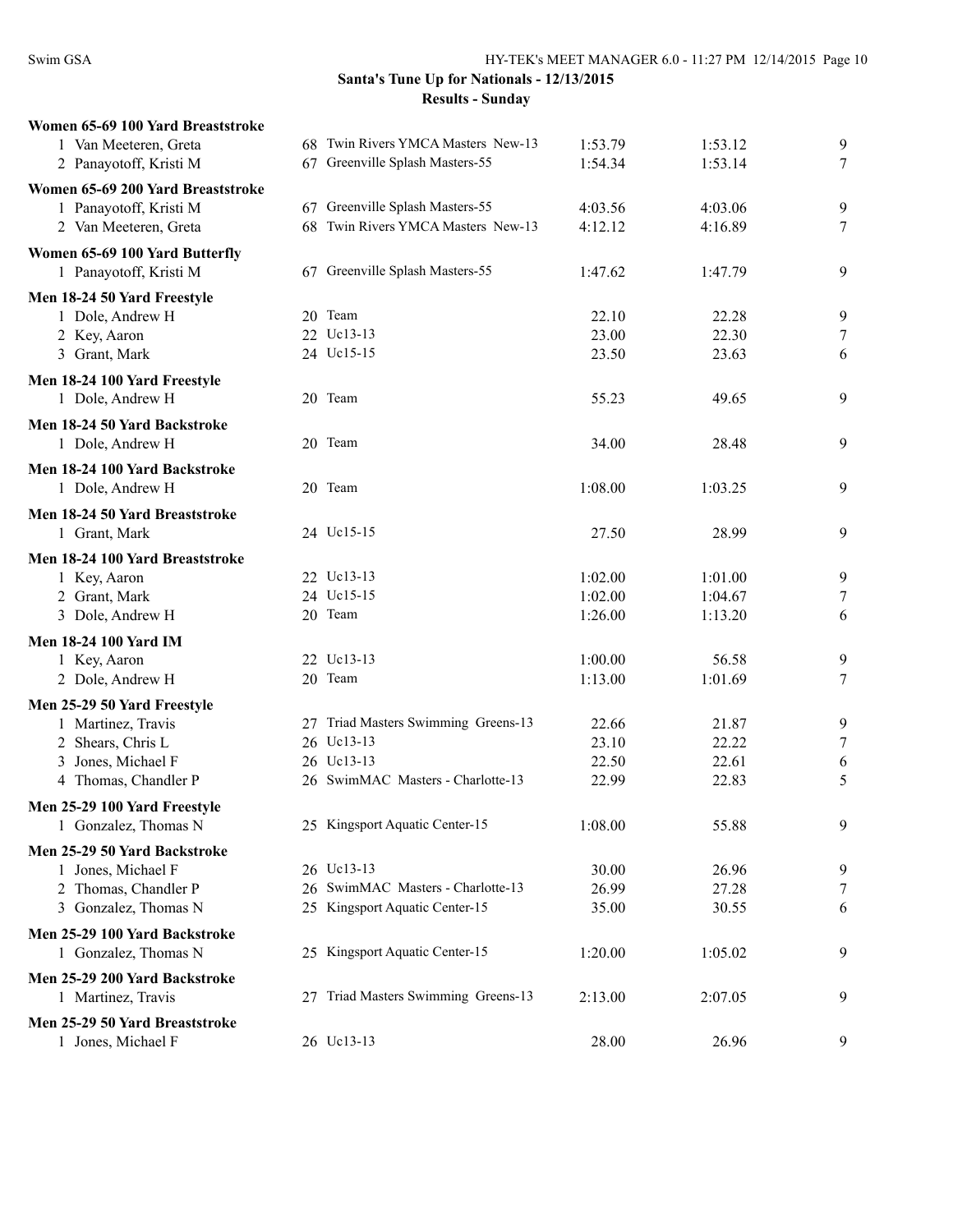| (Men 25-29 50 Yard Breaststroke) |                                      |         |         |        |
|----------------------------------|--------------------------------------|---------|---------|--------|
| 2 Martinez, Travis               | 27 Triad Masters Swimming Greens-13  | 29.89   | 29.51   | $\tau$ |
| --- Thomas, Chandler P           | 26 SwimMAC Masters - Charlotte-13    | 27.62   | DQ      |        |
| Men 25-29 100 Yard Breaststroke  |                                      |         |         |        |
| 1 Jones, Michael F               | 26 Uc13-13                           | 1:02.00 | 1:00.18 | 9      |
| 2 Thomas, Chandler P             | 26 SwimMAC Masters - Charlotte-13    | 1:00.99 | 1:00.38 | 7      |
| 3 Huffman, Richard L             | 27 YMCA Seahorse Swim Team - Hick-13 | 1:11.98 | 1:12.66 | 6      |
| Men 25-29 200 Yard Breaststroke  |                                      |         |         |        |
| 1 Huffman, Richard L             | 27 YMCA Seahorse Swim Team - Hick-13 | 2:35.42 | 2:37.25 | 9      |
| Men 25-29 50 Yard Butterfly      |                                      |         |         |        |
| 1 Jones, Michael F               | 26 Uc13-13                           | 25.50   | 24.25   | 9      |
| 2 Thomas, Chandler P             | 26 SwimMAC Masters - Charlotte-13    | 24.78   | 24.60   | $\tau$ |
| 3 Martinez, Travis               | 27 Triad Masters Swimming Greens-13  | 26.14   | 24.83   | 6      |
| 4 Huffman, Richard L             | 27 YMCA Seahorse Swim Team - Hick-13 | 34.36   | 32.83   | 5      |
|                                  |                                      |         |         |        |
| Men 25-29 100 Yard Butterfly     |                                      |         |         |        |
| 1 Shears, Chris L                | 26 Uc13-13                           | 54.92   | 52.80   | 9      |
| Men 25-29 200 Yard Butterfly     |                                      |         |         |        |
| 1 Sauter, Trace U                | 26 SwimMAC Masters - Charlotte-13    | 2:09.36 | 2:10.22 | 9      |
| <b>Men 25-29 100 Yard IM</b>     |                                      |         |         |        |
| 1 Jones, Michael F               | 26 Uc13-13                           | 58.00   | 55.41   | 9      |
| 2 Sauter, Trace U                | 26 SwimMAC Masters - Charlotte-13    | 55.55   | 55.54   | $\tau$ |
| 3 Thomas, Chandler P             | 26 SwimMAC Masters - Charlotte-13    | 56.33   | 55.69   | 6      |
| 4 Martinez, Travis               | 27 Triad Masters Swimming Greens-13  | 58.00   | 57.26   | 5      |
| 5 Huffman, Richard L             | 27 YMCA Seahorse Swim Team - Hick-13 | 1:08.63 | 1:11.38 | 4      |
| <b>Men 25-29 200 Yard IM</b>     |                                      |         |         |        |
| 1 Huffman, Richard L             | 27 YMCA Seahorse Swim Team - Hick-13 | 2:25.25 | 2:29.52 | 9      |
| Men 30-34 50 Yard Backstroke     |                                      |         |         |        |
| 1 Goas, Griffith R               | 30 Team                              | 33.00   | 31.01   | 9      |
|                                  |                                      |         |         |        |
| Men 30-34 50 Yard Breaststroke   |                                      |         |         |        |
| 1 Goas, Griffith R               | 30 Team                              | 34.00   | 32.14   | 9      |
| Men 30-34 100 Yard Breaststroke  |                                      |         |         |        |
| 1 Hollowell, Michael             | 33 Fort Bragg Masters-13             | 1:15.45 | 1:08.72 | 9      |
| 2 Goas, Griffith R               | 30 Team                              | 1:15.00 | 1:10.40 | $\tau$ |
| Men 30-34 200 Yard Breaststroke  |                                      |         |         |        |
| 1 Goas, Griffith R               | 30 Team                              | 2:40.00 | 2:31.55 | 9      |
| Men 30-34 50 Yard Butterfly      |                                      |         |         |        |
| 1 Hollowell, Michael             | 33 Fort Bragg Masters-13             | 27.00   | 25.69   | 9      |
|                                  |                                      |         |         |        |
| Men 30-34 100 Yard Butterfly     |                                      |         |         |        |
| 1 Hollowell, Michael             | 33 Fort Bragg Masters-13             | 59.00   | 57.07   | 9      |
| <b>Men 30-34 100 Yard IM</b>     |                                      |         |         |        |
| 1 Goas, Griffith R               | 30 Team                              | 1:10.00 | 1:04.34 | 9      |
| <b>Men 30-34 400 Yard IM</b>     |                                      |         |         |        |
| 1 Goas, Griffith R               | 30 Team                              | 5:05.00 | 5:05.84 | 9      |
|                                  |                                      |         |         |        |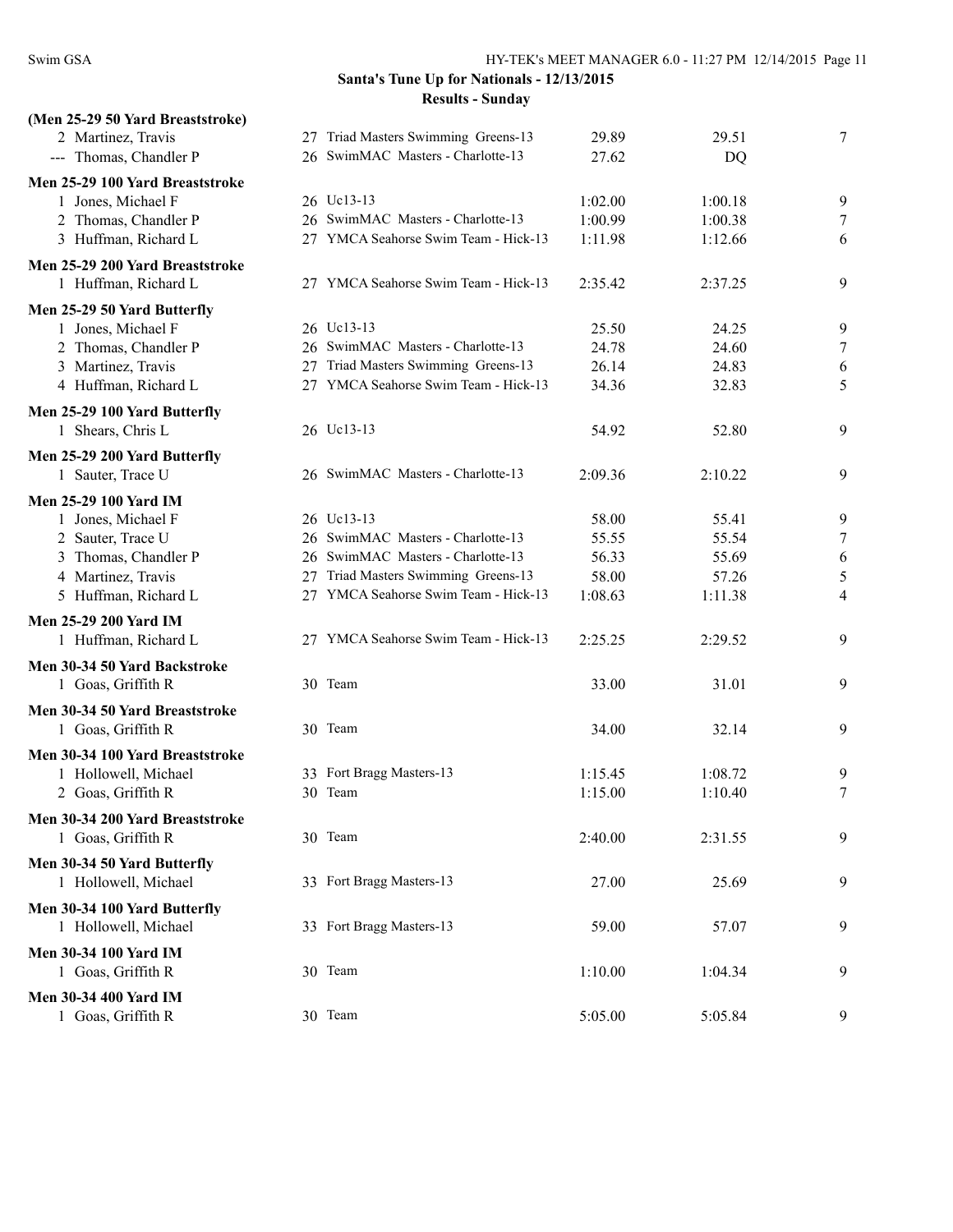| Men 35-39 50 Yard Freestyle     |                                      |         |            |                |
|---------------------------------|--------------------------------------|---------|------------|----------------|
| 1 Upper, Ryan                   | 35 Uc13-13                           | 23.00   | 23.18      | 9              |
| 2 Fernandez, Stephen H          | 39 Palmetto Masters-55               | 24.66   | 24.31      | $\overline{7}$ |
| 3 Gerschutz, Andrew             | 38 Duke Aquatics-13                  | 25.85   | 25.88      | 6              |
| 4 Covington, Mark A             | 38 YMCA Seahorse Swim Team - Hick-13 | 28.00   | 26.34      | 5              |
| Men 35-39 100 Yard Freestyle    |                                      |         |            |                |
| 1 Upper, Ryan                   | 35 Uc13-13                           | 52.00   | 51.48      | 9              |
| 2 Fernandez, Stephen H          | 39 Palmetto Masters-55               | 54.78   | 53.18      | 7              |
| 3 Covington, Mark A             | 38 YMCA Seahorse Swim Team - Hick-13 | 1:15.00 | 59.60      | 6              |
| Men 35-39 200 Yard Freestyle    |                                      |         |            |                |
| 1 Fernandez, Stephen H          | 39 Palmetto Masters-55               | 2:01.90 | 1:58.39    | 9              |
| Men 35-39 200 Yard Freestyle    |                                      |         |            |                |
| 1 Nguyen, Sonny                 | 36 Sailfish Aquatics Masters-13      | NT      | 2:15.22    |                |
| Men 35-39 500 Yard Freestyle    |                                      |         |            |                |
| 1 Nguyen, Sonny                 | 36 Sailfish Aquatics Masters-13      | 6:59.99 | 7:11.13    | 9              |
| Men 35-39 50 Yard Backstroke    |                                      |         |            |                |
| 1 Covington, Mark A             | 38 YMCA Seahorse Swim Team - Hick-13 | 30.00   | 30.98      | 9              |
| 2 Gerschutz, Andrew             | 38 Duke Aquatics-13                  | 30.82   | 31.00      | 7              |
| Men 35-39 200 Yard Backstroke   |                                      |         |            |                |
| 1 Nguyen, Sonny                 | 36 Sailfish Aquatics Masters-13      | 2:59.99 | 2:52.08    | 9              |
| Men 35-39 50 Yard Breaststroke  |                                      |         |            |                |
| 1 Fernandez, Stephen H          | 39 Palmetto Masters-55               | 31.43   | 31.15      | 9              |
| Men 35-39 100 Yard Breaststroke |                                      |         |            |                |
| 1 Fernandez, Stephen H          | 39 Palmetto Masters-55               | 1:12.19 | 1:09.34    | 9              |
| Men 35-39 200 Yard Breaststroke |                                      |         |            |                |
| 1 Fernandez, Stephen H          | 39 Palmetto Masters-55               | 2:35.36 | 2:34.67    | 9              |
| 2 Nguyen, Sonny                 | 36 Sailfish Aquatics Masters-13      | 2:59.99 | 2:42.54    | $\overline{7}$ |
| Men 35-39 50 Yard Butterfly     |                                      |         |            |                |
| 1 Upper, Ryan                   | 35 Uc13-13                           | 25.00   | 26.03      | 9              |
| 2 Field, David W                | 36 North Carolina Masters Swimmin-13 | 26.69   | 26.32      | 7              |
| 3 Gerschutz, Andrew             | 38 Duke Aquatics-13                  | 27.62   | 27.36      | 6              |
| 4 Covington, Mark A             | 38 YMCA Seahorse Swim Team - Hick-13 | 35.00   | 30.34      | 5              |
| Men 35-39 100 Yard Butterfly    |                                      |         |            |                |
| 1 Field, David W                | 36 North Carolina Masters Swimmin-13 | 1:02.88 | 1:00.37    | 9              |
| Men 35-39 100 Yard Butterfly    |                                      |         |            |                |
| 1 Nguyen, Sonny                 | 36 Sailfish Aquatics Masters-13      | NT      | 1:14.08    |                |
| Men 35-39 200 Yard Butterfly    |                                      |         |            |                |
| 1 Nguyen, Sonny                 | 36 Sailfish Aquatics Masters-13      | 2:59.99 | 3:00.23    | 9              |
| Men 35-39 100 Yard IM           |                                      |         |            |                |
| 1 Field, David W                | 36 North Carolina Masters Swimmin-13 | 1:02.64 | 1:03.76    | 9              |
| 2 Nguyen, Sonny                 | 36 Sailfish Aquatics Masters-13      | 1:09.99 | 1:06.93    | 7              |
| 3 Covington, Mark A             | 38 YMCA Seahorse Swim Team - Hick-13 | 1:20.00 | 1:11.07    | 6              |
| Men 35-39 200 Yard IM           |                                      |         |            |                |
| --- Field, David W              | 36 North Carolina Masters Swimmin-13 | 2:30.00 | <b>DNF</b> |                |
|                                 |                                      |         |            |                |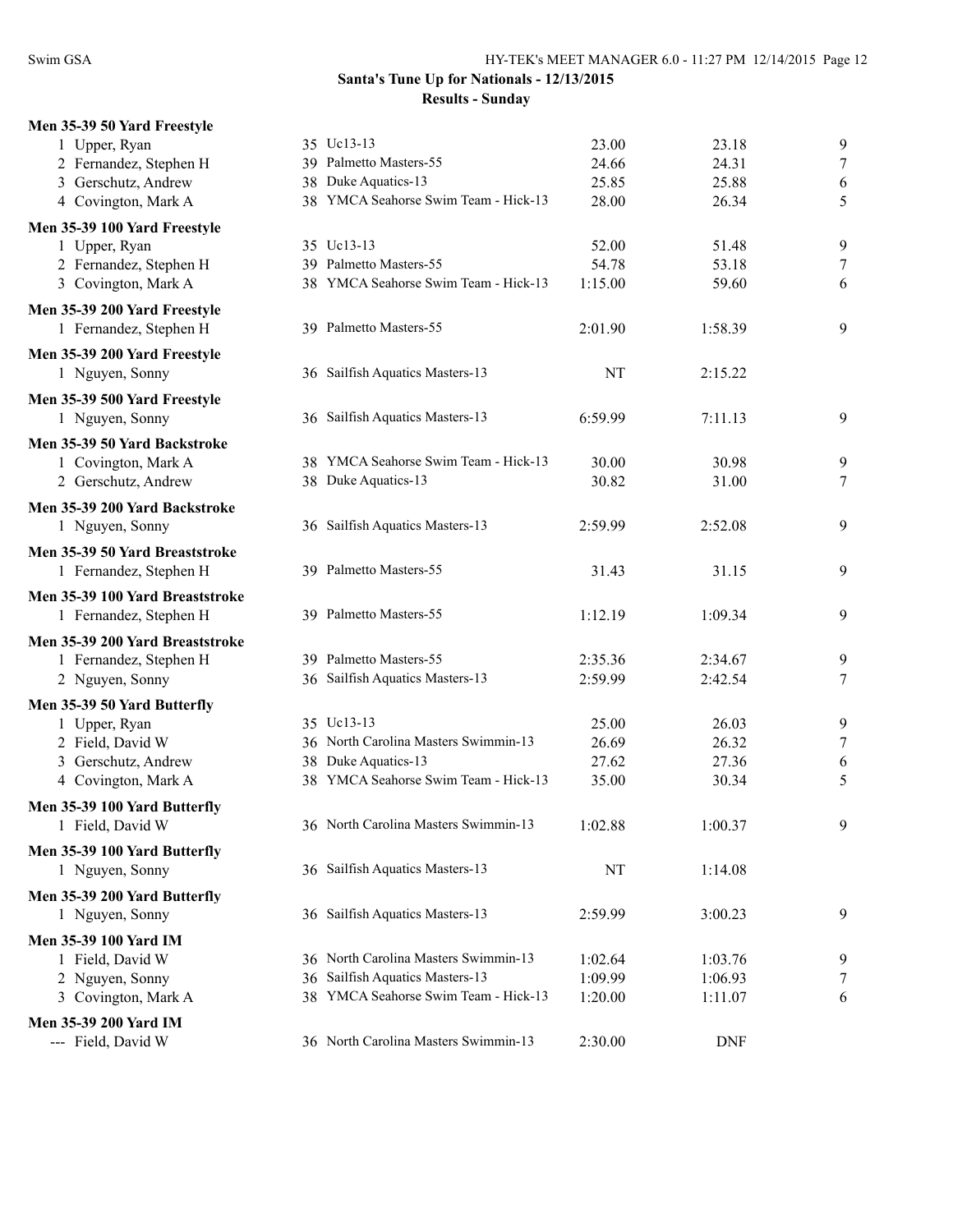### **Men 35-39 400 Yard IM**

| 1 Nguyen, Sonny                          |    | 36 Sailfish Aquatics Masters-13      | 5:59.99 | 5:52.22 | 9                |
|------------------------------------------|----|--------------------------------------|---------|---------|------------------|
| Men 40-44 50 Yard Freestyle              |    |                                      |         |         |                  |
| 1 Fletcher, Van                          | 40 | Raleigh Area Masters-13              | 21.93   | 22.44   | 9                |
| 2 Black, Alex                            | 41 | Team                                 | 24.98   | 24.26   | $\boldsymbol{7}$ |
| Sadosky, Daniel M<br>3                   | 41 | Raleigh Area Masters-13              | 24.40   | 24.47   | 6                |
| 4 Forsyth, Mark A                        |    | 44 North Carolina Aquatic Club Ma-13 | 25.90   | 25.47   | $\sqrt{5}$       |
| Catterson, William H<br>5                | 43 | Raleigh Area Masters-13              | 24.87   | 25.54   | $\overline{4}$   |
| 6 Hawkins, Seth C                        | 44 | YMCA Seahorse Swim Team - Hick-13    | 25.22   | 25.83   | $\sqrt{3}$       |
| 7 Hillman, Jason                         | 42 | Charlotte SwimMasters-13             | 29.86   | 29.76   | $\overline{c}$   |
| Bynon, Mark J<br>8                       |    | 44 YMCA Seahorse Swim Team - Hick-13 | 35.00   | 31.50   | $\mathbf{1}$     |
| 9 Gomez, Edgardo                         |    | 43 Star                              | 40.99   | 35.81   |                  |
| Men 40-44 100 Yard Freestyle             |    |                                      |         |         |                  |
| 1 Fletcher, Van                          | 40 | Raleigh Area Masters-13              | 48.05   | 49.03   | 9                |
| 2 Sadosky, Daniel M                      | 41 | Raleigh Area Masters-13              | 53.50   | 54.19   | $\tau$           |
| Mitzak, John J<br>3                      | 42 | Durham Area Masters Aquatics-13      | 54.52   | 54.81   | 6                |
| 4 Black, Alex                            | 41 | Team                                 | 55.99   | 54.86   | $\sqrt{5}$       |
| Catterson, William H<br>$\mathfrak{S}^-$ | 43 | Raleigh Area Masters-13              | 55.65   | 57.44   | $\overline{4}$   |
| 6 Hawkins, Seth C                        |    | 44 YMCA Seahorse Swim Team - Hick-13 | 59.00   | 59.08   | $\mathfrak{Z}$   |
| 7 Bynon, Mark J                          |    | 44 YMCA Seahorse Swim Team - Hick-13 | 1:30.00 | 1:14.54 | $\boldsymbol{2}$ |
| Men 40-44 200 Yard Freestyle             |    |                                      |         |         |                  |
| 1 Forsyth, Mark A                        |    | 44 North Carolina Aquatic Club Ma-13 | 1:59.00 | 1:58.83 | 9                |
| 2 Mitzak, John J                         |    | 42 Durham Area Masters Aquatics-13   | 1:57.02 | 2:04.68 | $\tau$           |
| Sadosky, Daniel M<br>3                   | 41 | Raleigh Area Masters-13              | 2:05.00 | 2:06.23 | 6                |
| 4 Catterson, William H                   |    | 43 Raleigh Area Masters-13           | 2:02.50 | 2:07.72 | 5                |
| Men 40-44 500 Yard Freestyle             |    |                                      |         |         |                  |
| 1 Forsyth, Mark A                        |    | 44 North Carolina Aquatic Club Ma-13 | 5:21.00 | 5:18.28 | 9                |
| 2 Catterson, William H                   |    | 43 Raleigh Area Masters-13           | 5:50.00 | 5:51.72 | $\tau$           |
| Men 40-44 50 Yard Backstroke             |    |                                      |         |         |                  |
| 1 Mitzak, John J                         |    | 42 Durham Area Masters Aquatics-13   | 27.63   | 28.07   | 9                |
| 2 Corcoran, R. Scott                     |    | 44 Greensboro Swimming Associatio-13 | 31.00   | 31.08   | $\boldsymbol{7}$ |
| 3 Hawkins, Seth C                        |    | 44 YMCA Seahorse Swim Team - Hick-13 | 32.00   | 32.48   | 6                |
| 4 Gomez, Edgardo                         |    | 43 Star                              | 43.69   | 46.43   | 5                |
| Men 40-44 100 Yard Backstroke            |    |                                      |         |         |                  |
| 1 Mitzak, John J                         |    | 42 Durham Area Masters Aquatics-13   | 1:01.08 | 1:02.72 | 9                |
| 2 Corcoran, R. Scott                     |    | 44 Greensboro Swimming Associatio-13 | 1:06.00 | 1:08.96 | $\tau$           |
| Men 40-44 50 Yard Breaststroke           |    |                                      |         |         |                  |
| 1 Black, Alex                            |    | 41 Team                              | 35.99   | 30.29   | 9                |
| 2 Corcoran, R. Scott                     |    | 44 Greensboro Swimming Associatio-13 | 34.00   | 33.47   | $\tau$           |
| 3 Hillman, Jason                         |    | 42 Charlotte SwimMasters-13          | 39.50   | 35.05   | 6                |
| 4 Bynon, Mark J                          |    | 44 YMCA Seahorse Swim Team - Hick-13 | 50.00   | 40.20   | 5                |
| 5 Gomez, Edgardo                         |    | 43 Star                              | 38.45   | 41.10   | 4                |
| Men 40-44 100 Yard Breaststroke          |    |                                      |         |         |                  |
| 1 Corcoran, R. Scott                     |    | 44 Greensboro Swimming Associatio-13 | 1:16.00 | 1:13.39 | 9                |
| 2 Black, Alex                            | 41 | Team                                 | 1:15.99 | 1:14.73 | 7                |
| 3 Hillman, Jason                         |    | 42 Charlotte SwimMasters-13          | 1:26.00 | 1:22.68 | 6                |
| 4 Gomez, Edgardo                         |    | 43 Star                              | 1:28.64 | 1:34.74 | 5                |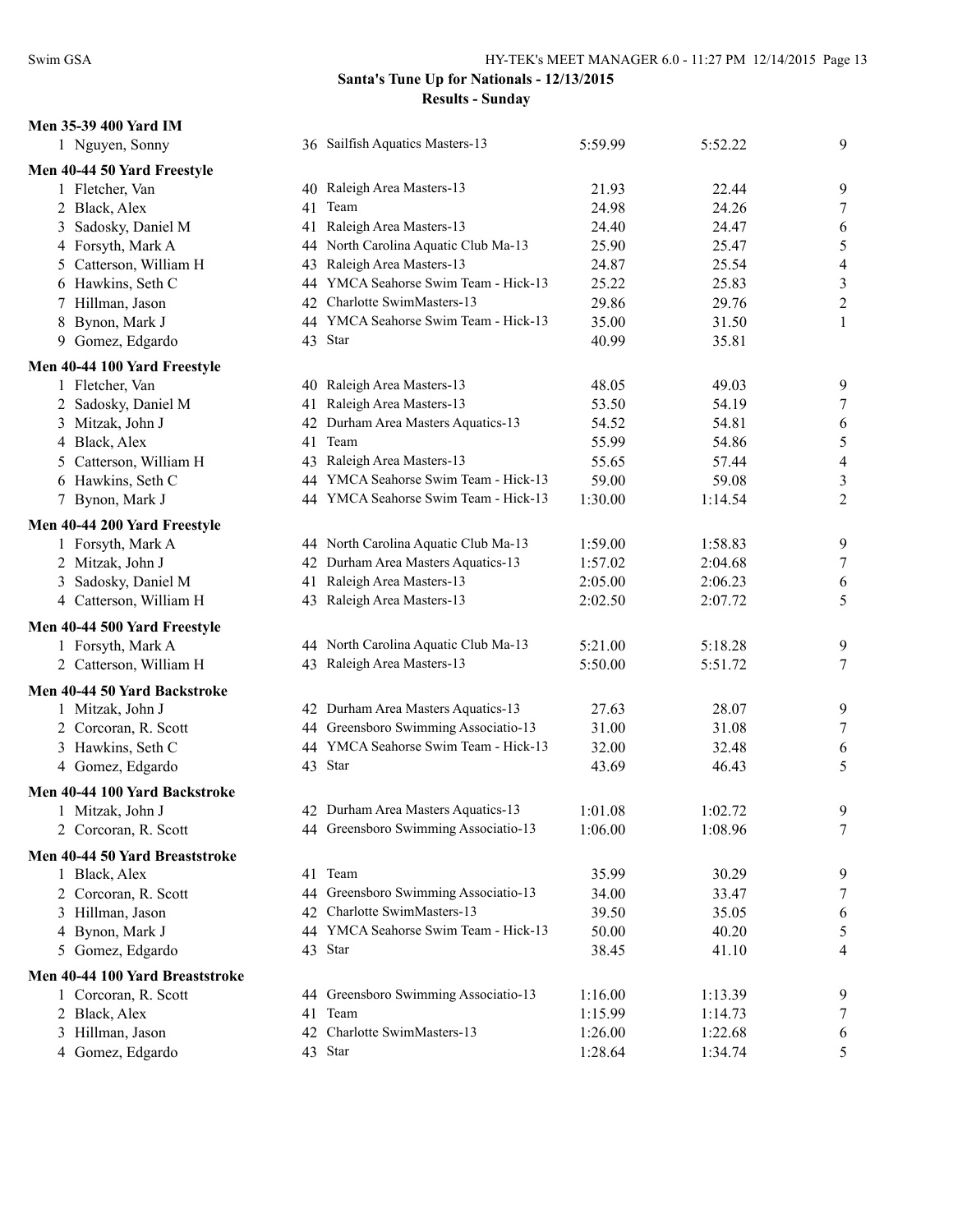### **S** - 12/13/2015 **Results - Sunday**

| Swim GSA                        | HY-TEK's MEET MANAGER 6.0 - 11:27 PM 12/14/2015 Page |                                                                       |         |         |                          |  |
|---------------------------------|------------------------------------------------------|-----------------------------------------------------------------------|---------|---------|--------------------------|--|
|                                 |                                                      | Santa's Tune Up for Nationals - 12/13/2015<br><b>Results - Sunday</b> |         |         |                          |  |
| Men 40-44 200 Yard Breaststroke |                                                      |                                                                       |         |         |                          |  |
| 1 Black, Alex                   |                                                      | 41 Team                                                               | 2:40.99 | 2:44.05 | 9                        |  |
| Men 40-44 50 Yard Butterfly     |                                                      |                                                                       |         |         |                          |  |
| 1 Fletcher, Van                 |                                                      | 40 Raleigh Area Masters-13                                            | 24.36   | 24.74   | 9                        |  |
| 2 Black, Alex                   | 41                                                   | Team                                                                  | 31.99   | 25.91   | 7                        |  |
| 3 Mitzak, John J                | 42                                                   | Durham Area Masters Aquatics-13                                       | 27.88   | 27.23   | 6                        |  |
| 4 Catterson, William H          | 43                                                   | Raleigh Area Masters-13                                               | 26.50   | 27.55   | 5                        |  |
| 5 Hawkins, Seth C               |                                                      | 44 YMCA Seahorse Swim Team - Hick-13                                  | 32.00   | 28.80   | 4                        |  |
| Men 40-44 100 Yard Butterfly    |                                                      |                                                                       |         |         |                          |  |
| 1 Mitzak, John J                |                                                      | 42 Durham Area Masters Aquatics-13                                    | 1:00.02 | 1:03.05 | 9                        |  |
| <b>Men 40-44 100 Yard IM</b>    |                                                      |                                                                       |         |         |                          |  |
| 1 Sadosky, Daniel M             |                                                      | 41 Raleigh Area Masters-13                                            | 1:03.50 | 1:03.57 | 9                        |  |
| 2 Forsyth, Mark A               |                                                      | 44 North Carolina Aquatic Club Ma-13                                  | 1:06.50 | 1:03.74 | $\overline{7}$           |  |
| 3 Corcoran, R. Scott            |                                                      | 44 Greensboro Swimming Associatio-13                                  | 1:10.00 | 1:08.19 | 6                        |  |
| 4 Hillman, Jason                |                                                      | 42 Charlotte SwimMasters-13                                           | 1:19.72 | 1:17.01 | 5                        |  |
| 5 Gomez, Edgardo                |                                                      | 43 Star                                                               | 1:40.99 | 1:39.95 | 4                        |  |
| <b>Men 40-44 200 Yard IM</b>    |                                                      |                                                                       |         |         |                          |  |
| 1 Catterson, William H          |                                                      | 43 Raleigh Area Masters-13                                            | 2:21.50 | 2:30.48 | 9                        |  |
| Men 45-49 50 Yard Freestyle     |                                                      |                                                                       |         |         |                          |  |
| 1 Torres, Todd                  |                                                      | 47 Ecam                                                               | 23.50   | 22.22   | 9                        |  |
| 2 Schultz, Norman E             |                                                      | 49 SwimMAC Masters - Charlotte-13                                     | 24.71   | 23.89   | $\overline{7}$           |  |
| 3 Purves, Todd                  |                                                      | 46 Uc13-13                                                            | 27.29   | 25.72   | 6                        |  |
| 4 Jaffe, Robert A               |                                                      | 45 North Carolina Masters Swimmin-13                                  | 25.97   | 25.77   | 5                        |  |
| 5 Hagler, Monty                 | 49                                                   | Greensboro Swimming Associatio-13                                     | 26.00   | 25.87   | $\overline{\mathcal{A}}$ |  |
| 6 Rubacky, Mark S               | 46                                                   | Raleigh Area Masters-13                                               | 29.29   | 27.20   | 3                        |  |
| 7 Hutcheson, Burke C            |                                                      | 48 Nemspsem                                                           | 28.70   | 27.32   | $\overline{c}$           |  |
| Gray, Richard L<br>8            |                                                      | 46 YMCA Of the Triangle Area-13                                       | 27.50   | 27.51   | 1                        |  |
| 9 Gossert, Theodore I           | 45                                                   | SwimMAC Masters - Charlotte-13                                        | 31.70   | 31.94   |                          |  |
| 10 Gentry, Cary                 |                                                      | 46 Greensboro Swimming Associatio-13                                  | 34.00   | 32.63   |                          |  |
| Men 45-49 100 Yard Freestyle    |                                                      |                                                                       |         |         |                          |  |
| 1 Schultz, Norman E             |                                                      | 49 SwimMAC Masters - Charlotte-13                                     | 57.13   | 54.54   | 9                        |  |
| 2 Jaffe, Robert A               |                                                      | 45 North Carolina Masters Swimmin-13                                  | 57.47   | 57.89   | 7                        |  |
| 3 Purves, Todd                  | 46                                                   | Uc13-13                                                               | 59.06   | 57.99   | 6                        |  |
| 4 Rubacky, Mark S               |                                                      | 46 Raleigh Area Masters-13                                            | 58.32   | 58.25   | 5                        |  |
| 5 Hagler, Monty                 | 49                                                   | Greensboro Swimming Associatio-13                                     | 57.50   | 58.68   | $\overline{\mathcal{A}}$ |  |
| 6 Gray, Richard L               | 46                                                   | YMCA Of the Triangle Area-13                                          | 59.23   | 59.90   | 3                        |  |
| 7 Hutcheson, Burke C            |                                                      | 48 Nemspsem                                                           | 1:02.24 | 1:01.29 | $\overline{c}$           |  |
| Parkerson, Charles M<br>8       |                                                      | 45 North Mecklenburg Aquatics Mas-13                                  | 1:02.50 | 1:05.75 | 1                        |  |
| Gentry, Cary<br>9.              |                                                      | 46 Greensboro Swimming Associatio-13                                  | 1:15.00 | 1:12.65 |                          |  |
| 10 Gossert, Theodore I          |                                                      | 45 SwimMAC Masters - Charlotte-13                                     | 1:20.00 | 1:13.02 |                          |  |
| Men 45-49 200 Yard Freestyle    |                                                      |                                                                       |         |         |                          |  |
| 1 Andersen, Morten              | 45                                                   | SwimMAC Masters - Charlotte-13                                        | 1:54.50 | 1:57.71 | 9                        |  |
| 2 Rubacky, Mark S               | 46                                                   | Raleigh Area Masters-13                                               | 2:06.62 | 2:06.27 | 7                        |  |
| 3 Gray, Richard L               |                                                      | 46 YMCA Of the Triangle Area-13                                       | 2:12.31 | 2:10.82 | 6                        |  |
| 4 Brown, Stephen C              |                                                      | 49 Mecklenburg Swim Association M-13                                  | 3:30.00 | 2:19.40 | 5                        |  |
| Men 45-49 500 Yard Freestyle    |                                                      |                                                                       |         |         |                          |  |
| 1 Lee, Lawrence B               | 47                                                   | SwimMAC Masters - Charlotte-13                                        | 5:13.28 | 5:13.54 | 9                        |  |
| 2 Rubacky, Mark S               |                                                      | 46 Raleigh Area Masters-13                                            | 5:30.58 | 5:30.66 | 7                        |  |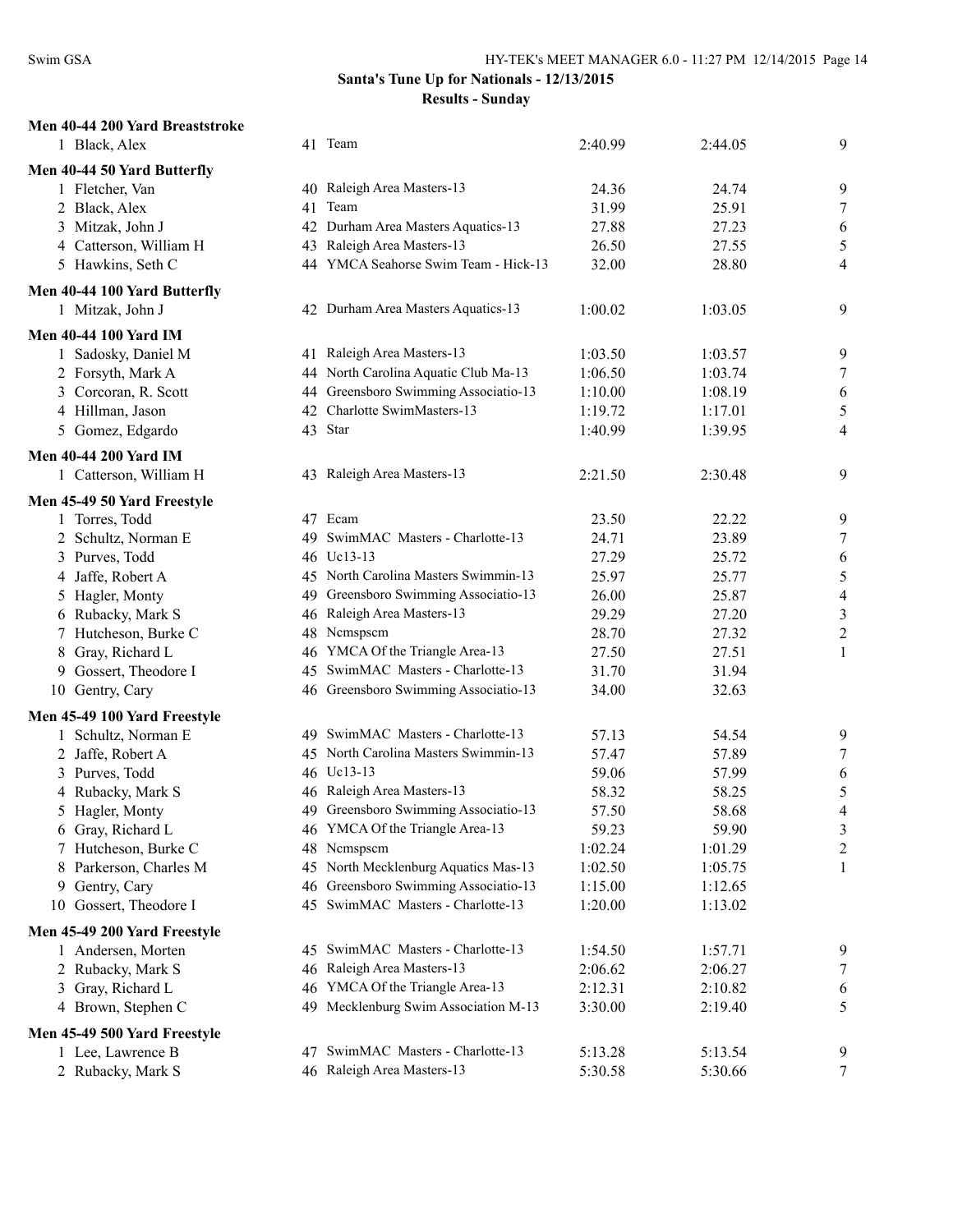| (Men 45-49 500 Yard Freestyle)  |                                        |         |         |                          |
|---------------------------------|----------------------------------------|---------|---------|--------------------------|
| 3 Schultz, Norman E             | 49 SwimMAC Masters - Charlotte-13      | 5:52.79 | 5:43.34 | 6                        |
| 4 Brown, Stephen C              | 49 Mecklenburg Swim Association M-13   | 7:00.00 | 6:17.21 | 5                        |
| 5 Gentry, Cary                  | 46 Greensboro Swimming Associatio-13   | 7:25.00 | 7:18.04 | 4                        |
| Men 45-49 50 Yard Backstroke    |                                        |         |         |                          |
| 1 Hutcheson, Burke C            | 48 Nemspsem                            | 36.38   | 33.90   | 9                        |
| Men 45-49 100 Yard Backstroke   |                                        |         |         |                          |
| 1 Brown, Stephen C              | 49 Mecklenburg Swim Association M-13   | 1:40.00 | 1:15.36 | 9                        |
| 2 Parkerson, Charles M          | 45 North Mecklenburg Aquatics Mas-13   | 1:11.00 | 1:18.67 | $\tau$                   |
| Men 45-49 200 Yard Backstroke   |                                        |         |         |                          |
| 1 Lee, Lawrence B               | 47 SwimMAC Masters - Charlotte-13      | 2:03.55 | 2:10.54 | 9                        |
| Men 45-49 50 Yard Breaststroke  |                                        |         |         |                          |
| 1 Torres, Todd                  | 47 Ecam                                | 28.00   | 26.56   | 9                        |
| 2 Hutcheson, Burke C            | 48 Nemspsem                            | 38.07   | 37.80   | $\tau$                   |
| 3 Gossert, Theodore I           | 45 SwimMAC Masters - Charlotte-13      | 39.54   | 38.57   | 6                        |
| 4 Gray, Richard L               | 46 YMCA Of the Triangle Area-13        | 39.78   | 40.24   | 5                        |
| Men 45-49 100 Yard Breaststroke |                                        |         |         |                          |
| 1 Torres, Todd                  | 47 Ecam                                | 1:00.00 | 58.31   | 9                        |
| 2 Rubacky, Mark S               | 46 Raleigh Area Masters-13             | 1:17.57 | 1:16.25 | $\tau$                   |
| 3 Schultz, Norman E             | 49 SwimMAC Masters - Charlotte-13      | 1:18.33 | 1:19.08 | 6                        |
| 4 Kern, Paul E                  | Triad Masters Swimming Greens-13<br>47 | 1:22.00 | 1:23.82 | 5                        |
| 5 Gossert, Theodore I           | 45 SwimMAC Masters - Charlotte-13      | 1:33.60 | 1:32.24 | 4                        |
| Men 45-49 200 Yard Breaststroke |                                        |         |         |                          |
| 1 Torres, Todd                  | 47 Ecam                                | 2:30.00 | 2:25.47 | 9                        |
| 2 Rubacky, Mark S               | 46 Raleigh Area Masters-13             | 2:44.45 | 2:43.05 | $\tau$                   |
| Men 45-49 50 Yard Butterfly     |                                        |         |         |                          |
| 1 Torres, Todd                  | 47 Ecam                                | 25.00   | 24.16   | 9                        |
| 2 Schultz, Norman E             | 49 SwimMAC Masters - Charlotte-13      | 29.55   | 28.44   | $\tau$                   |
| 3 Hagler, Monty                 | 49 Greensboro Swimming Associatio-13   | 28.50   | 28.51   | 6                        |
| 4 Purves, Todd                  | 46 Uc13-13                             | 29.78   | 29.46   | 5                        |
| 5 Hutcheson, Burke C            | 48 Nemspsem                            | 31.27   | 30.19   | $\overline{\mathcal{L}}$ |
| 6 Gray, Richard L               | 46 YMCA Of the Triangle Area-13        | 29.94   | 30.35   | 3                        |
| Men 45-49 100 Yard Butterfly    |                                        |         |         |                          |
| 1 Andersen, Morten              | 45 SwimMAC Masters - Charlotte-13      | 55.50   | 56.25   | 9                        |
| Men 45-49 200 Yard Butterfly    |                                        |         |         |                          |
| 1 Kern, Paul E                  | 47 Triad Masters Swimming Greens-13    | 3:05.00 | 3:10.11 | 9                        |
| <b>Men 45-49 100 Yard IM</b>    |                                        |         |         |                          |
| 1 Torres, Todd                  | 47 Ecam                                | 57.00   | 56.51   | 9                        |
| 2 Hutcheson, Burke C            | Nemspsem<br>48                         | 1:13.53 | 1:13.02 | $\tau$                   |
| 3 Brown, Stephen C              | 49 Mecklenburg Swim Association M-13   | 1:30.00 | 1:14.78 | 6                        |
| 4 Gentry, Cary                  | 46 Greensboro Swimming Associatio-13   | 1:40.00 | 1:34.42 | 5                        |
| Men 45-49 200 Yard IM           |                                        |         |         |                          |
| 1 Andersen, Morten              | 45 SwimMAC Masters - Charlotte-13      | 2:06.90 | 2:06.31 | 9                        |
| 2 Lee, Lawrence B               | SwimMAC Masters - Charlotte-13<br>47   | 2:03.55 | 2:15.02 | $\tau$                   |
| 3 Schultz, Norman E             | SwimMAC Masters - Charlotte-13<br>49   | 2:29.09 | 2:22.18 | 6                        |
| 4 Brown, Stephen C              | 49 Mecklenburg Swim Association M-13   | 3:40.00 | 2:42.65 | 5                        |
|                                 |                                        |         |         |                          |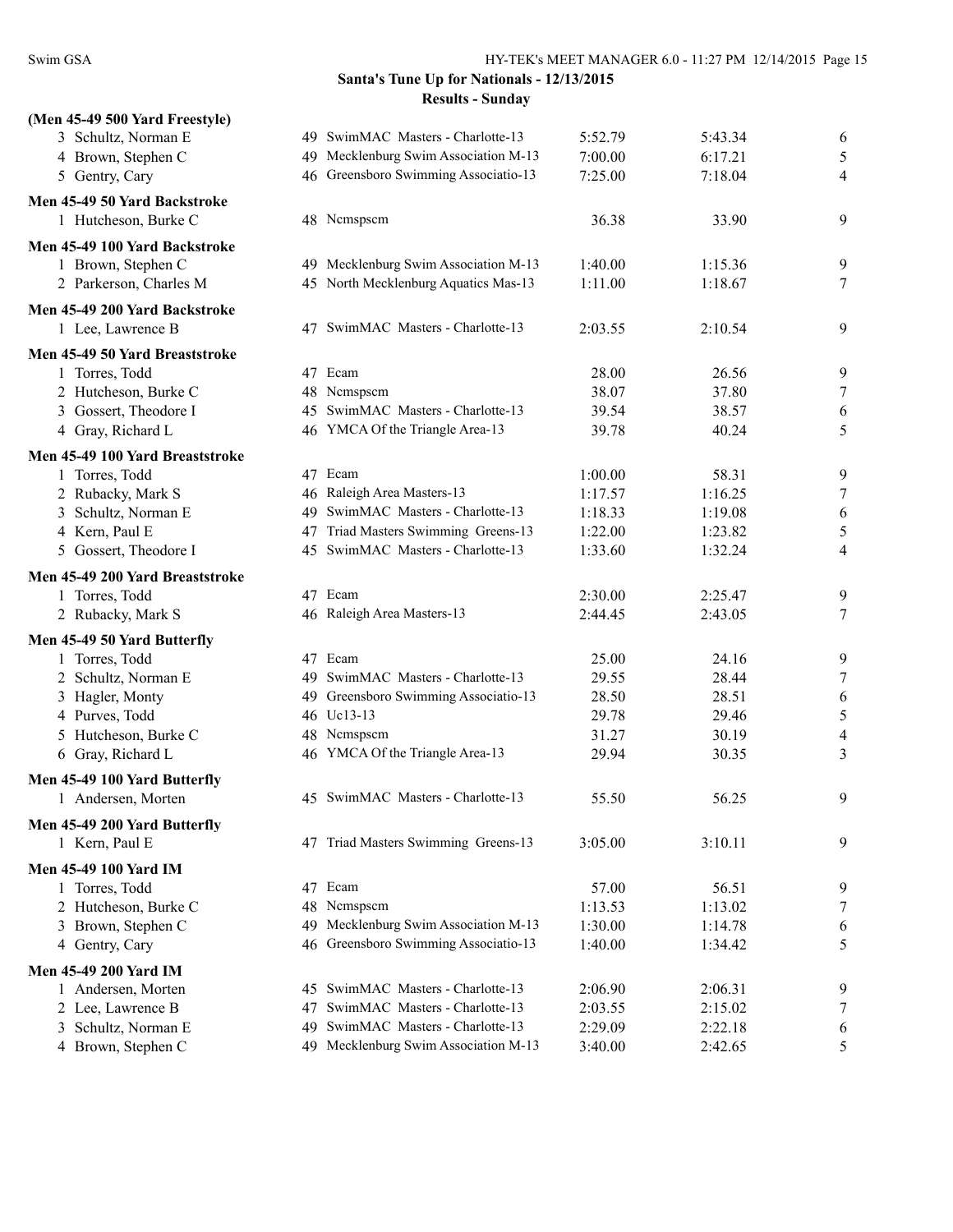| (Men 45-49 200 Yard IM)              |                                       |                  |                  |                  |
|--------------------------------------|---------------------------------------|------------------|------------------|------------------|
| 5 Parkerson, Charles M               | 45 North Mecklenburg Aquatics Mas-13  | 2:40.00          | 2:50.13          | 4                |
| 6 Kern, Paul E                       | 47 Triad Masters Swimming Greens-13   | 3:00.00          | 2:56.83          | 3                |
| <b>Men 45-49 400 Yard IM</b>         |                                       |                  |                  |                  |
| 1 Andersen, Morten                   | 45 SwimMAC Masters - Charlotte-13     | 4:45.00          | 4:37.55          | 9                |
| 2 Brown, Stephen C                   | 49 Mecklenburg Swim Association M-13  | 8:00.00          | 5:44.39          | 7                |
| 3 Kern, Paul E                       | 47 Triad Masters Swimming Greens-13   | 6:00.00          | 6:02.03          | 6                |
|                                      |                                       |                  |                  |                  |
| Men 50-54 50 Yard Freestyle          | 52 Raleigh Area Masters-13            | 23.22            | 23.51            |                  |
| 1 Stewart, Henry D<br>*2 Moore, John | 53 Hawk Masters Uncw-13               | 25.10            | 25.14            | 9<br>6.50        |
| *2 Woody, Kevin                      | 51 One Step Beyond Cary-13            | 24.80            | 25.14            | 6.50             |
| 4 Brekovsky, Tom                     | 53 Mecklenburg Swim Association M-13  | 25.20            | 25.34            | 5                |
| Procton, Bruce<br>5                  | 54 E3aq                               | 25.00            | 25.49            | 4                |
| 6 Arnholt, Alan T                    | 52 North Carolina Masters Swimmin-13  | 26.20            | 25.74            | 3                |
| 7 Rogers, Todd R                     | 53 Sailfish Aquatics Masters-13       | 28.00            | 28.29            | 2                |
| 8 Stahl, Jim S                       | Sailfish Aquatics Masters-13<br>51    | 30.94            | 29.99            | 1                |
| Beliveau, Richard T<br>9             | 53 Twin Rivers YMCA Masters New-13    | 35.00            | 33.74            |                  |
| 10 Manley, Donald G                  | 54 Fort Bragg Masters-13              | 44.00            | 39.17            |                  |
|                                      |                                       |                  |                  |                  |
| Men 50-54 100 Yard Freestyle         |                                       |                  |                  |                  |
| 1 Stewart, Henry D                   | 52 Raleigh Area Masters-13            | 51.63            | 51.68            | 9                |
| 2 Woody, Kevin                       | 51 One Step Beyond Cary-13            | 54.80            | 56.64            | 7                |
| 3 Procton, Bruce                     | 54 E3aq<br>53 Hawk Masters Uncw-13    | 57.00            | 57.28            | 6                |
| 4 Moore, John                        | 52 Team                               | 56.00            | 57.40            | 5                |
| MacDonell, Stuart<br>5               | 52 North Carolina Masters Swimmin-13  | 59.00            | 57.88            | 4                |
| 6 Arnholt, Alan T                    | 54 Fort Bragg Masters-13              | 58.50<br>1:45.00 | 57.94<br>1:27.97 | 3<br>2           |
| 7 Manley, Donald G                   |                                       |                  |                  |                  |
| Men 50-54 200 Yard Freestyle         |                                       |                  |                  |                  |
| 1 Moore, John                        | 53 Hawk Masters Uncw-13               | 2:10.00          | 2:08.45          | 9                |
| 2 Procton, Bruce                     | 54 E3aq                               | 2:08.00          | 2:11.46          | 7                |
| 3 MacDonell, Stuart                  | 52 Team                               | 2:10.00          | 2:11.51          | 6                |
| 4 Woody, Kevin                       | 51 One Step Beyond Cary-13            | 2:05.90          | 2:12.73          | 5                |
| 5 Arnholt, Alan T                    | 52 North Carolina Masters Swimmin-13  | 2:12.00          | 2:16.83          | 4                |
| 6 Rogers, Todd R                     | 53 Sailfish Aquatics Masters-13       | 2:40.00          | 2:31.81          | 3                |
| 7 Beliveau, Richard T                | 53 Twin Rivers YMCA Masters New-13    | 3:05.00          | 2:41.08          | $\overline{c}$   |
| 8 Manley, Donald G                   | 54 Fort Bragg Masters-13              | 4:30.00          | 3:39.13          | 1                |
| Men 50-54 500 Yard Freestyle         |                                       |                  |                  |                  |
| 1 Smith, Stratton                    | 51 SwimMAC Masters - Charlotte-13     | 6:00.00          | 5:46.13          | 9                |
| 2 Woody, Kevin                       | 51 One Step Beyond Cary-13            | 7:05.90          | 6:28.75          | 7                |
| 3 Beliveau, Richard T                | 53 Twin Rivers YMCA Masters New-13    | 7:50.00          | 7:07.72          | 6                |
| 4 Manley, Donald G                   | 54 Fort Bragg Masters-13              | 10:30.00         | 10:09.25         | 5                |
| Men 50-54 50 Yard Backstroke         |                                       |                  |                  |                  |
| 1 Smith, Stratton                    | SwimMAC Masters - Charlotte-13<br>51. | 30.91            | 31.59            | 9                |
| 2 Woody, Kevin                       | One Step Beyond Cary-13<br>51         | 33.90            | 33.92            | 7                |
| Men 50-54 100 Yard Backstroke        |                                       |                  |                  |                  |
| 1 Smith, Stratton                    | 51 SwimMAC Masters - Charlotte-13     | 1:03.61          | 1:05.65          | 9                |
|                                      |                                       |                  |                  |                  |
| Men 50-54 200 Yard Backstroke        |                                       |                  |                  |                  |
| 1 Smith, Stratton                    | SwimMAC Masters - Charlotte-13<br>51. | 2:19.10          | 2:23.59          | 9                |
| 2 Mangrum, John W                    | 52 Raleigh Area Masters-13            | 2:40.00          | 2:39.67          | $\boldsymbol{7}$ |
|                                      |                                       |                  |                  |                  |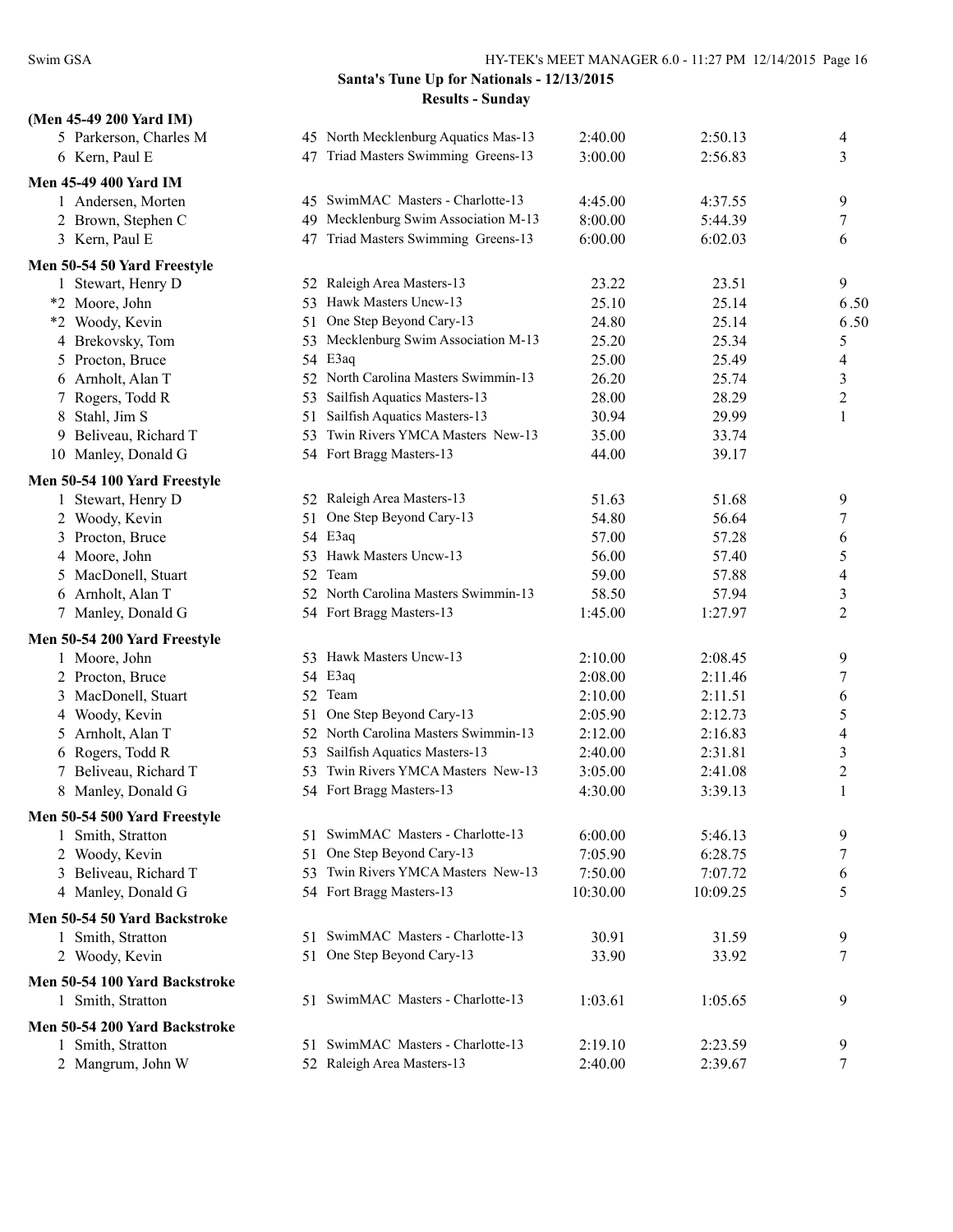|   | Men 50-54 50 Yard Breaststroke  |
|---|---------------------------------|
|   | 1 Amato, David J                |
|   | 2 Braam, Timothy J              |
|   | 3 Mangrum, John W               |
|   | 4 Stahl, Jim S                  |
|   | Men 50-54 100 Yard Breaststroke |
|   | 1 Amato, David J                |
|   | 2 Johnson, Tim                  |
|   | 3 Brekovsky, Tom                |
|   | 4 MacDonell, Stuart             |
|   | 5 Stahl, Jim S                  |
|   | 6 Braam, Timothy J              |
|   | Men 50-54 200 Yard Breaststroke |
|   | 1 Mangrum, John W               |
|   | Men 50-54 50 Yard Butterfly     |
| 1 | Stewart, Henry D                |
|   | 2 Johnson, Tim                  |
|   | 3 Moore, John                   |
|   | 4 MacDonell, Stuart             |
|   | 5 Brekovsky, Tom                |
|   | 6 Rogers, Todd R                |
|   | 7 Braam, Timothy J              |
|   | 8 Beliveau, Richard T           |

# **Men 50-54 100 Yard Butterfly**

#### **Men 50-54 200 Yard Butterfly**

#### **Men 50-54 100 Yard IM**

| Johnson, Tim                 |    | 50 Virginia Masters Swim Team-12     | 1:20.78 | 1:04.50 | 9 |
|------------------------------|----|--------------------------------------|---------|---------|---|
| 2 Amato, David J             |    | 51 Team                              | 1:08.00 | 1:04.58 | 7 |
| Smith, Stratton<br>3         |    | SwimMAC Masters - Charlotte-13       | 1:03.90 | 1:05.61 | 6 |
| 4 Moore, John                | 53 | Hawk Masters Uncw-13                 | 1:07.00 | 1:06.77 | 5 |
| 5 Brekovsky, Tom             |    | 53 Mecklenburg Swim Association M-13 | 1:07.52 | 1:08.05 | 4 |
| 6 Arnholt, Alan T            |    | 52 North Carolina Masters Swimmin-13 | 1:15.00 | 1:08.07 | 3 |
| Woody, Kevin                 |    | 51 One Step Beyond Cary-13           | 1:17.50 | 1:11.43 | 2 |
| 8 Rogers, Todd R             | 53 | Sailfish Aquatics Masters-13         | 1:15.00 | 1:15.92 |   |
| Braam, Timothy J             | 53 | YMCA Of the Triangle Area-13         | 1:14.62 | 1:16.21 |   |
| 10 Stahl, Jim S              | 51 | Sailfish Aquatics Masters-13         | 1:22.02 | 1:22.03 |   |
| Men 50-54 200 Yard IM        |    |                                      |         |         |   |
| 1 Johnson, Tim               |    | 50 Virginia Masters Swim Team-12     | 2:29.79 | 2:22.91 | 9 |
| 2 Moore, John                |    | 53 Hawk Masters Uncw-13              | 2:30.00 | 2:29.78 | 7 |
| <b>Men 50-54 400 Yard IM</b> |    |                                      |         |         |   |
| 1 Smith, Stratton            | 51 | SwimMAC Masters - Charlotte-13       | 5:04.02 | 5:10.27 | 9 |
| 2 Mangrum, John W            |    | 52 Raleigh Area Masters-13           | 6:15.00 | 5:38.46 | 7 |
| 3 Putney, Donald C           |    | 52 Triad Masters Swimming Greens-13  | 6:07.22 | 5:52.74 | 6 |
| Men 55-59 50 Yard Freestyle  |    |                                      |         |         |   |
| 1 Clark, Nelson              |    | 55 Uc13-13                           | 23.60   | 24.22   | 9 |
| 2 Klein, Jonathan E          |    | 58 Duke Aquatics-13                  | 24.02   | 24.50   |   |
|                              |    |                                      |         |         |   |

| 50-54 50 Yard Breaststroke  |                                      |         |         |                          |
|-----------------------------|--------------------------------------|---------|---------|--------------------------|
| 1 Amato, David J            | 51 Team                              | 33.00   | 30.65   | 9                        |
| 2 Braam, Timothy J          | 53 YMCA Of the Triangle Area-13      | 37.39   | 37.25   | 7                        |
| 3 Mangrum, John W           | 52 Raleigh Area Masters-13           | 43.00   | 38.53   | 6                        |
| 4 Stahl, Jim S              | 51 Sailfish Aquatics Masters-13      | 37.01   | 39.07   | 5                        |
| 50-54 100 Yard Breaststroke |                                      |         |         |                          |
| 1 Amato, David J            | 51 Team                              | 1:10.00 | 1:06.79 | 9                        |
| 2 Johnson, Tim              | 50 Virginia Masters Swim Team-12     | 1:15.98 | 1:10.30 | 7                        |
| 3 Brekovsky, Tom            | 53 Mecklenburg Swim Association M-13 | 1:13.25 | 1:12.41 | 6                        |
| 4 MacDonell, Stuart         | 52 Team                              | 1:15.00 | 1:17.97 | 5                        |
| 5 Stahl, Jim S              | 51 Sailfish Aquatics Masters-13      | 1:20.02 | 1:20.98 | 4                        |
| 6 Braam, Timothy J          | 53 YMCA Of the Triangle Area-13      | 1:19.91 | 1:22.42 | 3                        |
| 50-54 200 Yard Breaststroke |                                      |         |         |                          |
| 1 Mangrum, John W           | 52 Raleigh Area Masters-13           | 3:00.00 | 3:00.58 | 9                        |
| 50-54 50 Yard Butterfly     |                                      |         |         |                          |
| 1 Stewart, Henry D          | 52 Raleigh Area Masters-13           | 25.20   | 25.15   | 9                        |
| 2 Johnson, Tim              | 50 Virginia Masters Swim Team-12     | 29.89   | 28.14   | $\overline{7}$           |
| 3 Moore, John               | 53 Hawk Masters Uncw-13              | 28.50   | 28.17   | 6                        |
| 4 MacDonell, Stuart         | 52 Team                              | 28.00   | 28.19   | 5                        |
| 5 Brekovsky, Tom            | 53 Mecklenburg Swim Association M-13 | 28.79   | 28.75   | $\overline{\mathcal{A}}$ |
| 6 Rogers, Todd R            | 53 Sailfish Aquatics Masters-13      | 30.00   | 30.65   | 3                        |
| 7 Braam, Timothy J          | 53 YMCA Of the Triangle Area-13      | 32.07   | 31.69   | $\overline{\mathbf{c}}$  |
| 8 Beliveau, Richard T       | 53 Twin Rivers YMCA Masters New-13   | 55.00   | 40.66   | 1                        |
| 50-54 100 Yard Butterfly    |                                      |         |         |                          |
| 1 Putney, Donald C          | 52 Triad Masters Swimming Greens-13  | 1:25.89 | 1:13.02 | 9                        |
| 50-54 200 Yard Butterfly    |                                      |         |         |                          |
| 1 Putney, Donald C          | 52 Triad Masters Swimming Greens-13  | 4:11.46 | 2:54.47 | 9                        |
| 50-54 100 Yard IM           |                                      |         |         |                          |
| 1 Johnson, Tim              | 50 Virginia Masters Swim Team-12     | 1:20.78 | 1:04.50 | 9                        |
| 2 Amato, David J            | 51 Team                              | 1:08.00 | 1:04.58 | 7                        |
| 3 Smith, Stratton           | 51 SwimMAC Masters - Charlotte-13    | 1:03.90 | 1:05.61 | 6                        |
| 4 Moore, John               | 53 Hawk Masters Uncw-13              | 1:07.00 | 1:06.77 | 5                        |
| 5 Brekovsky, Tom            | 53 Mecklenburg Swim Association M-13 | 1:07.52 | 1:08.05 | $\overline{\mathcal{A}}$ |
| 6 Arnholt, Alan T           | 52 North Carolina Masters Swimmin-13 | 1:15.00 | 1:08.07 | 3                        |
| 7 Woody, Kevin              | 51 One Step Beyond Cary-13           | 1:17.50 | 1:11.43 | $\overline{c}$           |
| 8 Rogers, Todd R            | 53 Sailfish Aquatics Masters-13      | 1:15.00 | 1:15.92 | 1                        |
| 9 Braam, Timothy J          | 53 YMCA Of the Triangle Area-13      | 1:14.62 | 1:16.21 |                          |
| 0 Stahl, Jim S              | 51 Sailfish Aquatics Masters-13      | 1:22.02 | 1:22.03 |                          |
| 50-54 200 Yard IM           |                                      |         |         |                          |
| 1 Johnson, Tim              | 50 Virginia Masters Swim Team-12     | 2:29.79 | 2:22.91 | 9                        |
| 2 Moore, John               | 53 Hawk Masters Uncw-13              | 2:30.00 | 2:29.78 | 7                        |
| 50-54 400 Yard IM           |                                      |         |         |                          |
| 1 Smith, Stratton           | 51 SwimMAC Masters - Charlotte-13    | 5:04.02 | 5:10.27 | 9                        |
| 2 Mangrum, John W           | 52 Raleigh Area Masters-13           | 6:15.00 | 5:38.46 | 7                        |
| 3 Putney, Donald C          | 52 Triad Masters Swimming Greens-13  | 6:07.22 | 5:52.74 | 6                        |
| 55-59 50 Yard Freestyle     |                                      |         |         |                          |
| 1 Clark Nelson              | $55$ $\Pi c13-13$                    | 23.60   | 24.22   | $\Omega$                 |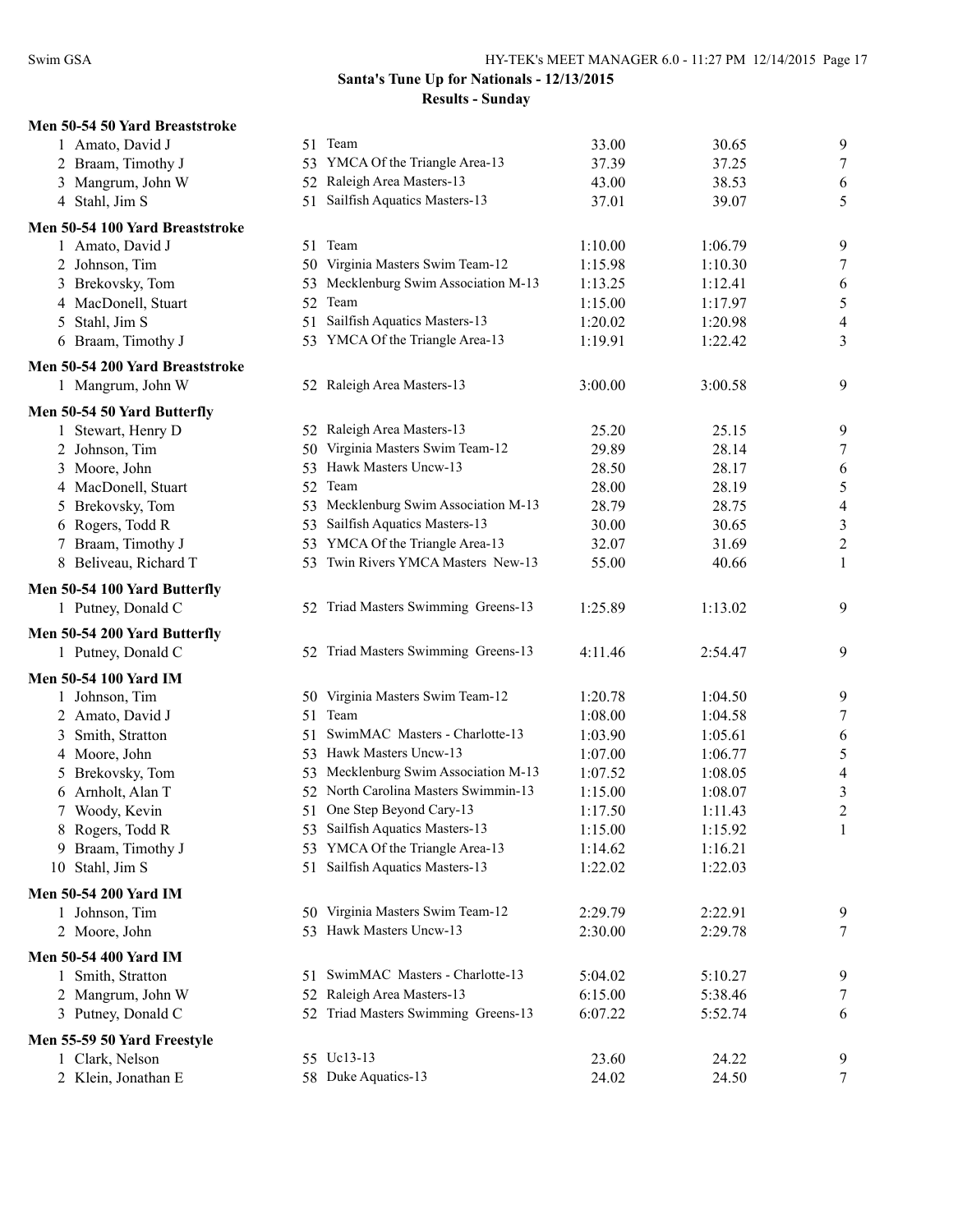| (Men 55-59 50 Yard Freestyle)  |    |                                      |         |            |                |
|--------------------------------|----|--------------------------------------|---------|------------|----------------|
| 3 Carlson, Eric A              |    | 55 Greensboro Community YMCA Mast-13 | 30.00   | 27.93      | 6              |
| 4 Shearer, Peter P             |    | 55 North Carolina Masters Swimmin-13 | 30.00   | 28.10      | 5              |
| Men 55-59 100 Yard Freestyle   |    |                                      |         |            |                |
| 1 Klein, Jonathan E            |    | 58 Duke Aquatics-13                  | 55.16   | 53.94      | 9              |
| 2 Clark, Nelson                |    | 55 Uc13-13                           | 54.20   | 55.40      | 7              |
| 3 Shearer, Peter P             |    | 55 North Carolina Masters Swimmin-13 | 1:05.00 | 1:02.47    | 6              |
| Men 55-59 200 Yard Freestyle   |    |                                      |         |            |                |
| 1 Washburn, Jonathan W         |    | 58 Hawk Masters Uncw-13              | 2:05.55 | 2:03.95    | 9              |
| 2 Shearer, Peter P             |    | 55 North Carolina Masters Swimmin-13 | 2:20.00 | 2:19.13    | 7              |
| Men 55-59 500 Yard Freestyle   |    |                                      |         |            |                |
| 1 Washburn, Jonathan W         |    | 58 Hawk Masters Uncw-13              | 5:55.55 | 5:57.57    | 9              |
| 2 Shearer, Peter P             |    | 55 North Carolina Masters Swimmin-13 | 6:15.00 | 6:08.13    | 7              |
| Men 55-59 50 Yard Backstroke   |    |                                      |         |            |                |
| 1 Klein, Jonathan E            |    | 58 Duke Aquatics-13                  | 28.38   | 28.72      | 9              |
| 2 Acheson, Scott A             |    | 57 James J Harris YMCA Masters -- 13 | 42.00   | 44.52      | 7              |
| Men 55-59 50 Yard Breaststroke |    |                                      |         |            |                |
| 1 Clark, Nelson                |    | 55 Uc13-13                           | 40.00   | 32.85      | 9              |
| 2 Acheson, Scott A             |    | 57 James J Harris YMCA Masters -- 13 | 44.00   | 49.93      | 7              |
| Men 55-59 50 Yard Butterfly    |    |                                      |         |            |                |
| 1 Klein, Jonathan E            |    | 58 Duke Aquatics-13                  | 26.93   | 26.98      | 9              |
| 2 Clark, Nelson                |    | 55 Uc13-13                           | 40.00   | 28.19      | 7              |
| Men 55-59 100 Yard Butterfly   |    |                                      |         |            |                |
| 1 Klein, Jonathan E            |    | 58 Duke Aquatics-13                  | 1:00.00 | 1:03.76    | 9              |
| Men 55-59 200 Yard Butterfly   |    |                                      |         |            |                |
| 1 Washburn, Jonathan W         |    | 58 Hawk Masters Uncw-13              | 2:55.55 | 2:48.37    | 9              |
| 2 Acheson, Scott A             |    | 57 James J Harris YMCA Masters -- 13 | 3:40.00 | 4:16.31    | 7              |
| Men 55-59 100 Yard IM          |    |                                      |         |            |                |
| 1 Washburn, Jonathan W         |    | 58 Hawk Masters Uncw-13              | 1:05.55 | 1:06.05    | 9              |
| 2 Acheson, Scott A             |    | 57 James J Harris YMCA Masters -- 13 | 1:40.00 | 1:37.18    | 7              |
| Men 55-59 200 Yard IM          |    |                                      |         |            |                |
| 1 Washburn, Jonathan W         |    | 58 Hawk Masters Uncw-13              | 2:25.55 | 2:23.44    | 9              |
| Men 55-59 400 Yard IM          |    |                                      |         |            |                |
| Washburn, Jonathan W           |    | 58 Hawk Masters Uncw-13              | 5:55.55 | 5:20.04    | 9              |
| --- Acheson, Scott A           | 57 | James J Harris YMCA Masters --13     | 8:00.00 | <b>DNF</b> |                |
| Men 60-64 50 Yard Freestyle    |    |                                      |         |            |                |
| 1 Chapman, Gerry M             |    | 64 Greensboro Swimming Associatio-13 | 28.00   | 27.43      | 9              |
| 2 Schmitz, Bob L               | 63 | North Carolina Masters Swimmin-13    | 27.50   | 27.63      | 7              |
| 3 Miller, Richard N            |    | 61 North Carolina Masters Swimmin-13 | 29.00   | 27.74      | 6              |
| 4 van der Horst, Charles M     |    | 63 Duke Aquatics-13                  | 28.00   | 28.22      | 5              |
| 5 Lindholm, Larry              | 61 | Triad Masters Swimming Greens-13     | 29.00   | 28.57      | $\overline{4}$ |
| 6 Henson, Steven L             | 61 | Team                                 | 29.00   | 30.28      | 3              |
| 7 White, Tim                   | 60 | Charlotte SwimMasters-13             | 28.41   | 30.30      | 2              |
| Men 60-64 100 Yard Freestyle   |    |                                      |         |            |                |
| 1 Miller, Richard N            |    | 61 North Carolina Masters Swimmin-13 | 1:03.00 | 1:01.53    | 9              |
|                                |    |                                      |         |            |                |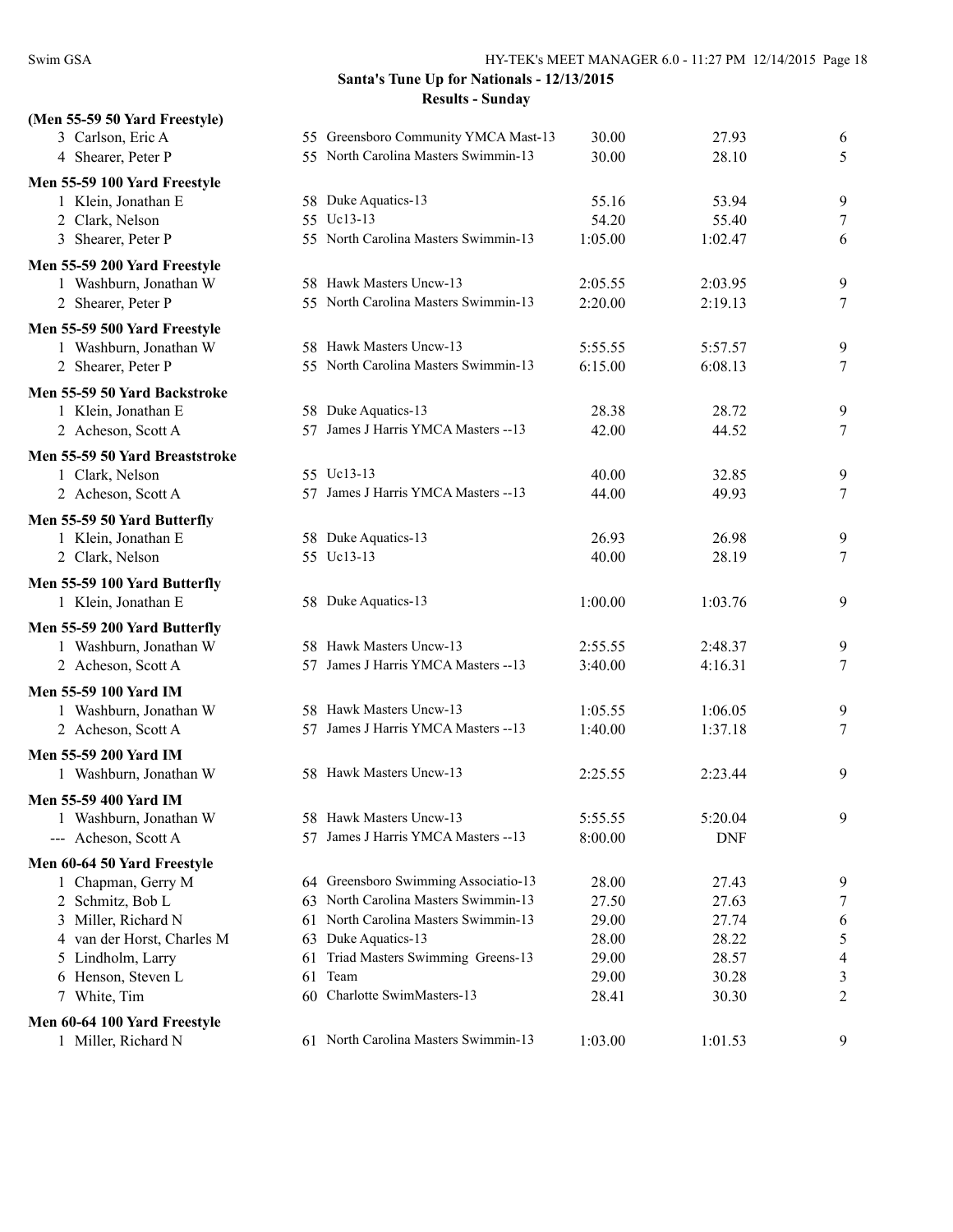| (Men 60-64 100 Yard Freestyle)   |    |                                      |         |         |                          |
|----------------------------------|----|--------------------------------------|---------|---------|--------------------------|
| 2 Chapman, Gerry M               |    | 64 Greensboro Swimming Associatio-13 | 1:02.00 | 1:01.68 | 7                        |
| 3 van der Horst, Charles M       | 63 | Duke Aquatics-13                     | 1:00.00 | 1:02.03 | 6                        |
| 4 White, Tim                     | 60 | Charlotte SwimMasters-13             | 1:03.27 | 1:06.62 | 5                        |
| 5 Henson, Steven L               | 61 | Team                                 | 1:06.00 | 1:06.79 | $\overline{\mathcal{A}}$ |
| 6 Wofford, James L               |    | 61 Team                              | 1:15.00 | 1:12.56 | 3                        |
| Men 60-64 200 Yard Freestyle     |    |                                      |         |         |                          |
| 1 Gilchrist, Donald B            |    | 61 Greensboro Swimming Associatio-13 | 2:05.00 | 2:06.05 | 9                        |
| 2 van der Horst, Charles M       | 63 | Duke Aquatics-13                     | 2:10.00 | 2:20.28 | 7                        |
| 3 Miller, Richard N              |    | 61 North Carolina Masters Swimmin-13 | 2:18.00 | 2:25.18 | 6                        |
| 4 White, Tim                     |    | 60 Charlotte SwimMasters-13          | 2:18.69 | 2:28.86 | 5                        |
| 5 Henson, Steven L               |    | 61 Team                              | 2:30.00 | 2:33.20 | 4                        |
| Men 60-64 500 Yard Freestyle     |    |                                      |         |         |                          |
| 1 Chapman, Gerry M               |    | 64 Greensboro Swimming Associatio-13 | 6:30.00 | 6:05.63 | 9                        |
| 2 White, Tim                     | 60 | Charlotte SwimMasters-13             | 6:08.65 | 6:17.41 | 7                        |
| 3 van der Horst, Charles M       |    | 63 Duke Aquatics-13                  | 6:00.00 | 6:18.63 | 6                        |
| 4 Miller, Richard N              | 61 | North Carolina Masters Swimmin-13    | 6:40.00 | 6:29.41 | 5                        |
| 5 Henson, Steven L               | 61 | Team                                 | 6:50.00 | 6:52.77 | $\overline{\mathcal{A}}$ |
| 6 Miller, Jamie A                | 61 | Triad Masters Swimming Greens-13     | 7:25.00 | 9:20.83 | 3                        |
| --- Beachler, Michael P          |    | 64 Triad Masters Swimming Greens-13  | 7:27.00 | 5:15.93 |                          |
| Men 60-64 50 Yard Backstroke     |    |                                      |         |         |                          |
| 1 White, Warren A                |    | 61 Greenville Splash Masters-55      | 32.77   | 33.81   | 9                        |
| Men 60-64 50 Yard Breaststroke   |    |                                      |         |         |                          |
| 1 Schmitz, Bob L                 |    | 63 North Carolina Masters Swimmin-13 | 33.50   | 33.93   | 9                        |
| Men 60-64 100 Yard Breaststroke  |    |                                      |         |         |                          |
| 1 Schmitz, Bob L                 |    | 63 North Carolina Masters Swimmin-13 | 1:14.00 | 1:15.14 | 9                        |
| 2 Miller, Jamie A                | 61 | Triad Masters Swimming Greens-13     | 1:45.00 | 1:45.37 | 7                        |
| Men 60-64 200 Yard Breaststroke  |    |                                      |         |         |                          |
| 1 Gilchrist, Donald B            |    | 61 Greensboro Swimming Associatio-13 | 2:35.00 | 2:36.21 | 9                        |
| 2 Miller, Jamie A                | 61 | Triad Masters Swimming Greens-13     | 4:05.00 | 4:00.04 | 7                        |
| Men 60-64 50 Yard Butterfly      |    |                                      |         |         |                          |
| 1 Chapman, Gerry M               |    | 64 Greensboro Swimming Associatio-13 | 32.00   | 30.46   | 9                        |
| 2 Schmitz, Bob L                 |    | 63 North Carolina Masters Swimmin-13 | 36.00   | 32.05   | 7                        |
| 3 Lindholm, Larry                |    | 61 Triad Masters Swimming Greens-13  | 32.90   | 32.47   | 6                        |
| 4 White, Tim                     |    | 60 Charlotte SwimMasters-13          | 31.48   | 33.21   | 5                        |
| 5 Henson, Steven L               |    | 61 Team                              | 38.00   | 35.85   | 4                        |
| 6 Wofford, James L               |    | 61 Team                              | 40.00   | 38.30   | 3                        |
| Men 60-64 200 Yard Butterfly     |    |                                      |         |         |                          |
| 1 Miller, Jamie A                |    | 61 Triad Masters Swimming Greens-13  | 4:30.00 | 4:29.25 | 9                        |
| <b>Men 60-64 100 Yard IM</b>     |    |                                      |         |         |                          |
| 1 Schmitz, Bob L                 |    | 63 North Carolina Masters Swimmin-13 | 1:12.00 | 1:10.87 | 9                        |
| 2 Lindholm, Larry                | 61 | Triad Masters Swimming Greens-13     | 1:16.00 | 1:15.54 | 7                        |
| 3 Miller, Richard N              |    | 61 North Carolina Masters Swimmin-13 | 1:15.00 | 1:15.84 | 6                        |
| 4 van der Horst, Charles M       |    | 63 Duke Aquatics-13                  | 1:10.00 | 1:15.86 | 5                        |
| Miller, Jamie A<br>$\mathcal{L}$ | 61 | Triad Masters Swimming Greens-13     | 1:35.00 | 1:44.33 | 4                        |
| --- Henson, Steven L             |    | 61 Team                              | 1:20.00 | DQ      |                          |
|                                  |    |                                      |         |         |                          |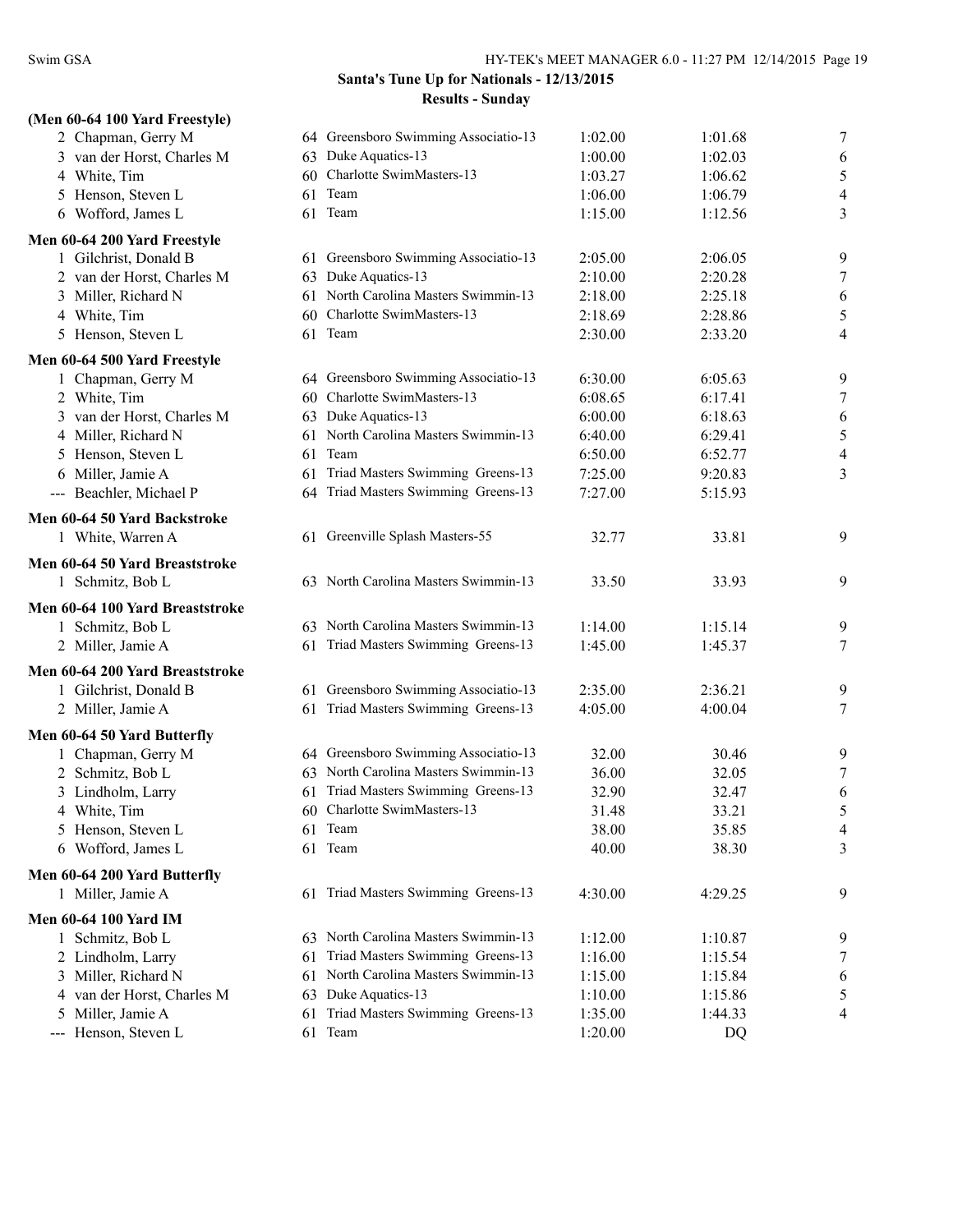| Men 65-69 50 Yard Freestyle                         |                                        |         |         |   |
|-----------------------------------------------------|----------------------------------------|---------|---------|---|
| 1 Shrout, William C                                 | 69 Sports Center of Morehead Mast-13   | 33.00   | 30.38   | 9 |
| 2 Richelson, Andrew M                               | Triad Masters Swimming Greens-13<br>68 | 32.50   | 31.28   | 7 |
| 3 Atkinson, Tom A                                   | 66 Triad Masters Swimming Greens-13    | 40.00   | 38.18   | 6 |
| Men 65-69 100 Yard Freestyle                        |                                        |         |         |   |
| 1 Shrout, William C                                 | 69 Sports Center of Morehead Mast-13   | 1:08.00 | 1:07.84 | 9 |
| 2 Richelson, Andrew M                               | 68 Triad Masters Swimming Greens-13    | 1:11.11 | 1:11.70 | 7 |
| Men 65-69 200 Yard Freestyle<br>1 Shrout, William C | 69 Sports Center of Morehead Mast-13   | 2:40.00 | 2:36.24 | 9 |
| Men 65-69 500 Yard Freestyle                        |                                        |         |         |   |
| 1 Shrout, William C                                 | 69 Sports Center of Morehead Mast-13   | 7:40.00 | 6:57.19 | 9 |
| Men 65-69 50 Yard Backstroke                        |                                        |         |         |   |
| 1 Raab, Wayne                                       | 69 Uc13-13                             | 41.93   | 42.17   | 9 |
| 2 Richelson, Andrew M                               | 68 Triad Masters Swimming Greens-13    | 46.50   | 45.31   | 7 |
| Men 65-69 100 Yard Backstroke                       |                                        |         |         |   |
| 1 Raab, Wayne                                       | 69 Uc13-13                             | 1:34.34 | 1:30.77 | 9 |
| Men 65-69 50 Yard Breaststroke                      |                                        |         |         |   |
| 1 Raab, Wayne                                       | 69 Uc13-13                             | 42.12   | 43.02   | 9 |
| Men 65-69 100 Yard Breaststroke                     |                                        |         |         |   |
| 1 Raab, Wayne                                       | 69 Uc13-13                             | 1:36.42 | 1:34.66 | 9 |
| 2 Atkinson, Tom A                                   | 66 Triad Masters Swimming Greens-13    | 1:47.00 | 1:43.70 | 7 |
|                                                     |                                        |         |         |   |
| Men 65-69 50 Yard Butterfly<br>1 Atkinson, Tom A    | 66 Triad Masters Swimming Greens-13    | 49.00   | 50.33   | 9 |
|                                                     |                                        |         |         |   |
| Men 65-69 100 Yard Butterfly<br>1 Atkinson, Tom A   | 66 Triad Masters Swimming Greens-13    | 1:48.00 | 1:50.54 | 9 |
|                                                     |                                        |         |         |   |
| Men 65-69 200 Yard Butterfly                        |                                        |         |         |   |
| 1 Atkinson, Tom A                                   | 66 Triad Masters Swimming Greens-13    | 3:59.00 | 3:56.44 | 9 |
| <b>Men 65-69 100 Yard IM</b>                        |                                        |         |         |   |
| 1 Raab, Wayne                                       | 69 Uc13-13                             | 1:30.56 | 1:33.74 | 9 |
| 2 Atkinson, Tom A                                   | 66 Triad Masters Swimming Greens-13    | 1:39.00 | 1:36.60 | 7 |
| Men 65-69 200 Yard IM                               |                                        |         |         |   |
| 1 Shrout, William C                                 | 69 Sports Center of Morehead Mast-13   | 3:00.00 | 2:59.77 | 9 |
| Men 65-69 400 Yard IM                               |                                        |         |         |   |
| 1 Shrout, William C                                 | 69 Sports Center of Morehead Mast-13   | 7:50.00 | 6:33.16 | 9 |
| Men 70-74 50 Yard Freestyle                         |                                        |         |         |   |
| 1 White, Bernard T                                  | 72 Charlotte SwimMasters-13            | 33.50   | 31.55   | 9 |
| 2 Gadol, Louis C                                    | 74 Duke Aquatics-13                    | 33.92   | 34.47   | 7 |
| Men 70-74 100 Yard Freestyle                        |                                        |         |         |   |
| 1 Gadol, Louis C                                    | 74 Duke Aquatics-13                    | 1:21.71 | 1:24.72 | 9 |
| 2 Fletcher, Doug                                    | 73 Raleigh Area Masters-13             | 1:33.00 | 1:30.49 | 7 |
| Men 70-74 200 Yard Freestyle                        |                                        |         |         |   |
| 1 Gadol, Louis C                                    | 74 Duke Aquatics-13                    | 2:40.00 | 3:14.89 | 9 |